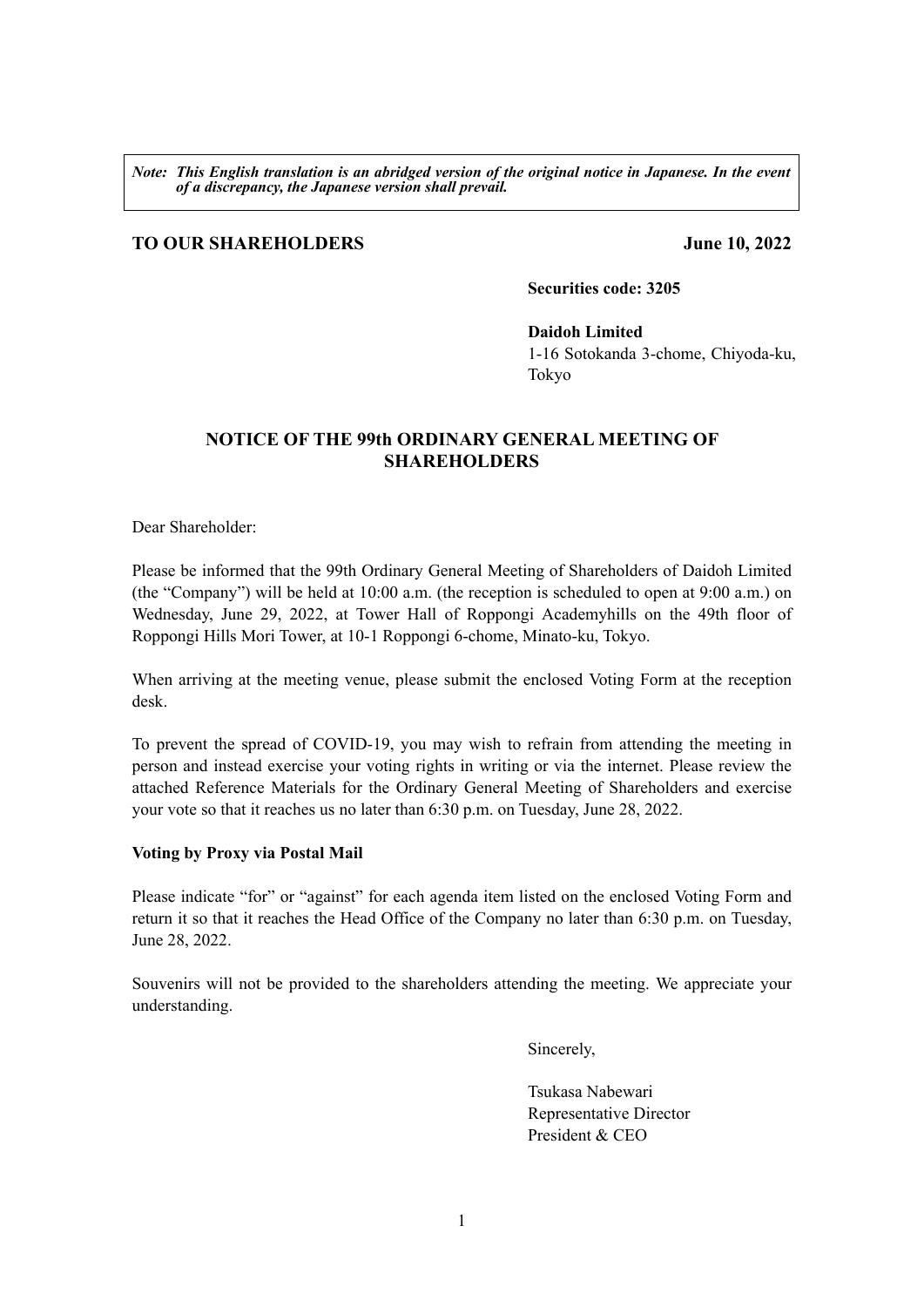### **MEETING AGENDA**

#### **Items to be Reported:**

- 1. The Business Report, the Consolidated Financial Statements and the Report of the Audit of the Consolidated Financial Statements by Accounting Auditors and the Board of Corporate Auditors for the 99th term from April 1, 2021, to March 31, 2022, will be reported at the meeting.
- 2. The Non-Consolidated Financial Statements for the 99th term from April 1, 2021, to March 31, 2022, will be reported at the meeting.

#### **Items to be Resolved:**

### **Item 1: Partial Amendments to the Articles of Incorporation**

#### **Item 2: Election of Six (6) Directors**

Of the documents to be provided with this Notice, "Consolidated Statement of Changes in Equity," "Notes to the Consolidated Financial Statements," "Non-consolidated Statement of Changes in Equity" and "Notes to the Non-consolidated Financial Statements" are posted on our website (https://www.daidoh-limited.com/) on the Internet in accordance with laws and regulations and provisions of the Articles of Incorporation of the Company. Therefore, the attached documents to this Notice are a part of Consolidated Financial Statements and the Nonconsolidated Financial Statements audited by the Accounting Auditor and the Corporate Auditors when they prepared the accounting audit report and the audit report, respectively.

#### **Means of Amendment Notice**

If there are any amendments to the Reference Materials for the Ordinary General Meeting of Shareholders, the Business Report, the Non-Consolidated Financial Statements or the Consolidated Financial Statements by the day before the Ordinary General Meeting of Shareholders, we will provide notification on our website (https://www.daidoh-limited.com/).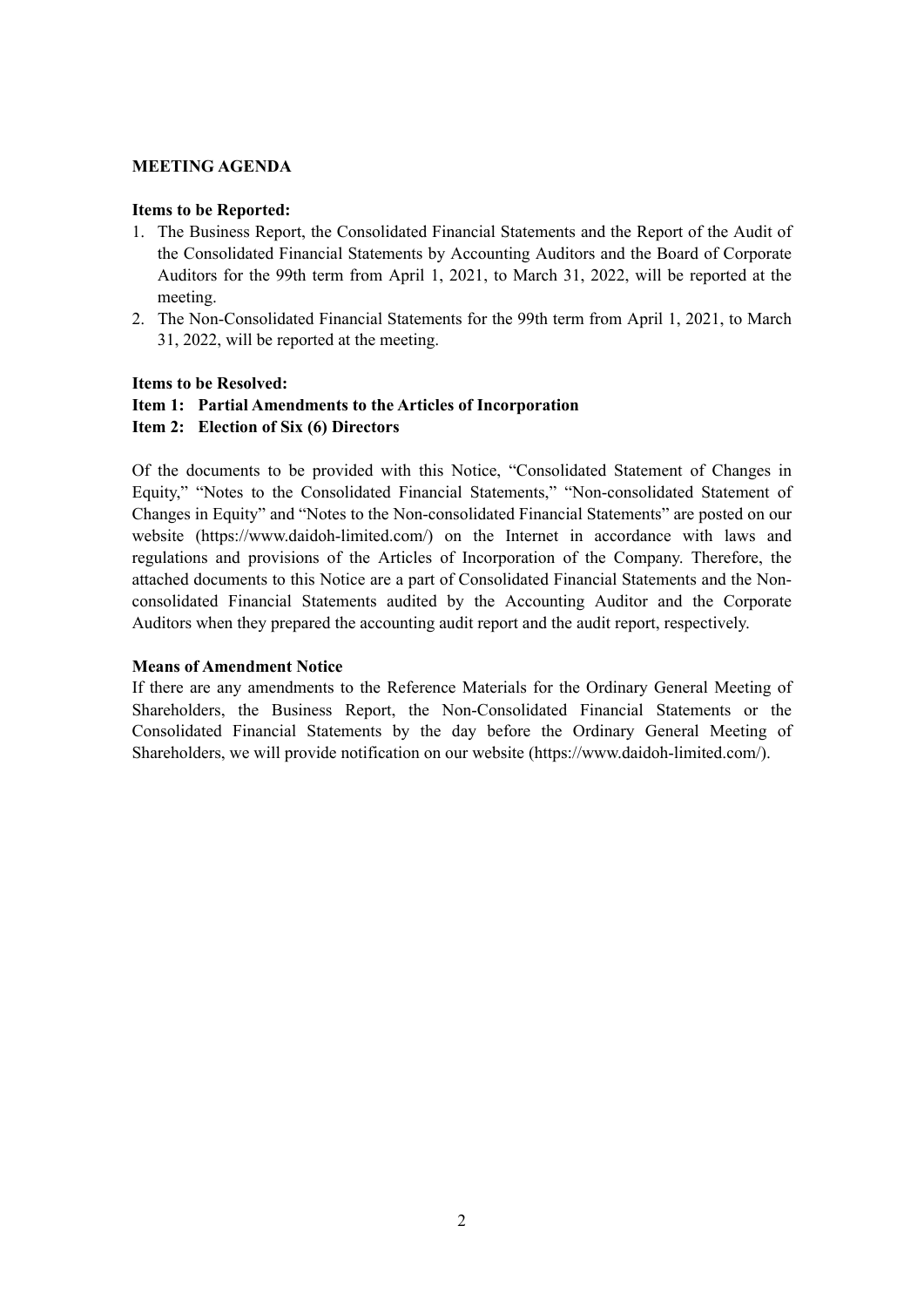Our response to coronavirus disease (COVID-19)

In order to prevent the spread of COVID-19, we will be holding this Ordinary General Meeting of Shareholders as described below. We appreciate your kind understanding and your cooperation.

Please consider foremost your safety and your family's. We request you to exercise your voting rights by sending back the enclosed Voting Form in advance from the perspective of preventing the spread of the disease, and we strongly recommend that you refrain from attending the meeting on the day. Especially, shareholders who may have high risk to the infection, such as elderly, shareholders with underlying disease and shareholders who are pregnant should consider their attendance carefully.

Attending shareholders are requested to be thoughtful to others by wearing your mask. Shareholders who are not feeling well or are found to have a fever may be asked not to enter the venue of the meeting.

To ensure there are wide spaces between the seats, we may not be able to secure enough number of seats, and may limit the number of shareholders allowed to enter the venue.

From the perspective of shortening the time required for the meeting to prevent the spread of the infection, we may omit the items to be reported and detailed explanation of the proposals at the meeting. We appreciate your kind understanding and your cooperation on this matter.

In addition, at the venue, we will take necessary measures to prevent the spread of the infection as of the day of the meeting. Your cooperation is highly appreciated.

In case a significant change arises due to the future conditions, such as the venue becomes unavailable to use, we will notify you by posting it on our website (https://www.daidohlimited.com/).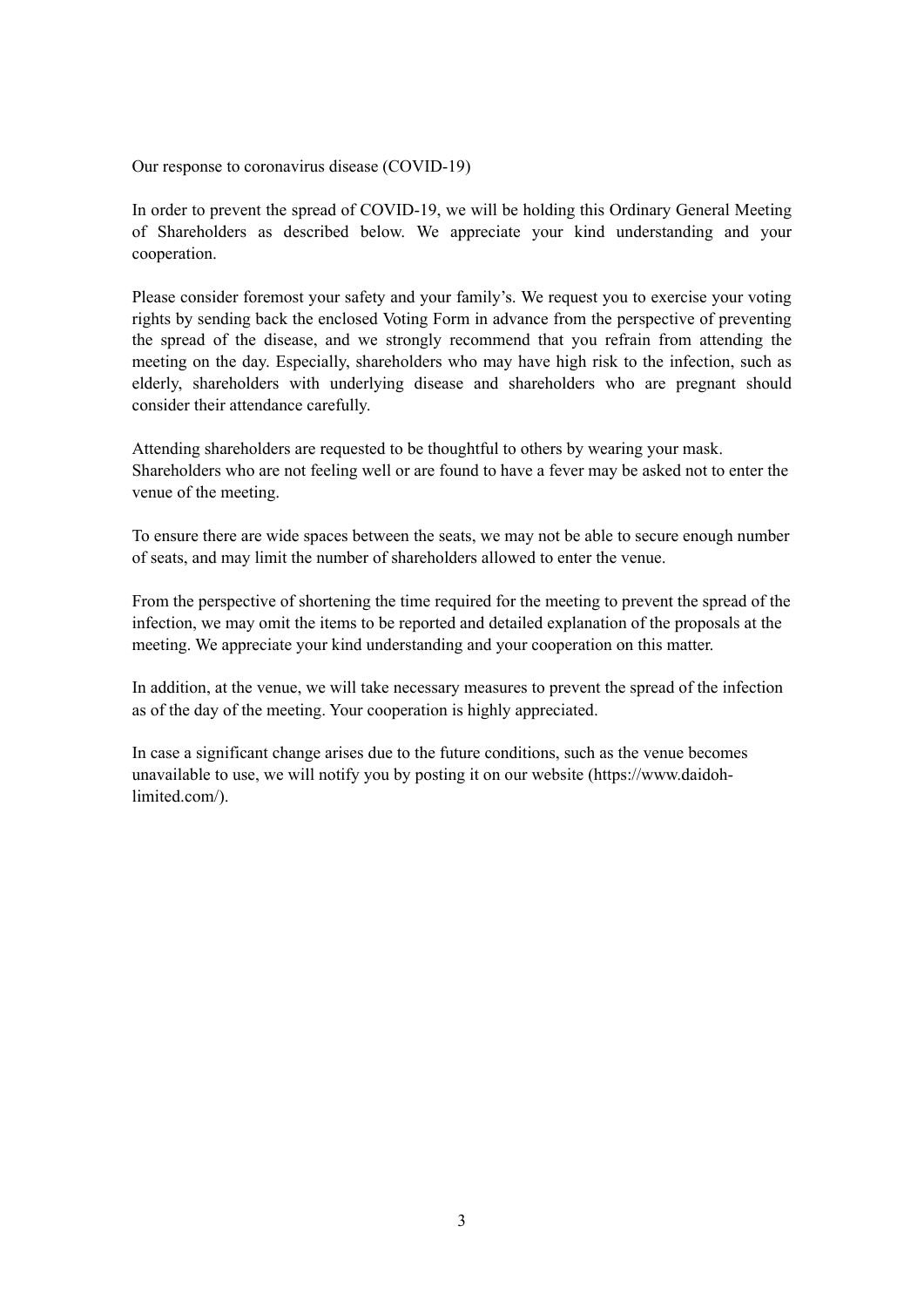# **CONSOLIDATED BALANCE SHEET**

Daidoh Limited

|                                      | Millions of yen |
|--------------------------------------|-----------------|
| Assets:                              |                 |
| <b>Current assets:</b>               |                 |
| Cash and deposits                    | 5,468           |
| Notes receivable - trade             | 218             |
| Accounts receivable - trade          | 2,473           |
| Inventories                          | 6,315           |
| Other                                | 1,211           |
| Allowance for doubtful accounts      | (34)            |
| <b>Total current assets</b>          | 15,654          |
| <b>Non-current assets:</b>           |                 |
| Property, plant and equipment:       | 6,480           |
| Buildings, net                       | 5,647           |
| Structures, net                      | 79              |
| Machinery and equipment, net         | 123             |
| Vehicles, net                        | $\overline{4}$  |
| Tools, furniture and fixtures, net   | 124             |
| Land                                 | 356             |
| Leased assets, net                   | 43              |
| Construction in progress             | 101             |
| <b>Intangible assets:</b>            | 1,649           |
| Software                             | 83              |
| Leased assets                        | 76              |
| Other                                | 1,489           |
| <b>Investments and other assets:</b> | 8,014           |
| Investment securities                | 6,336           |
| Leasehold and guarantee deposits     | 1,524           |
| Other                                | 500             |
| Allowance for doubtful accounts      | (347)           |
| <b>Total non-current assets</b>      | 16,143          |
| <b>Total assets</b>                  | 31,798          |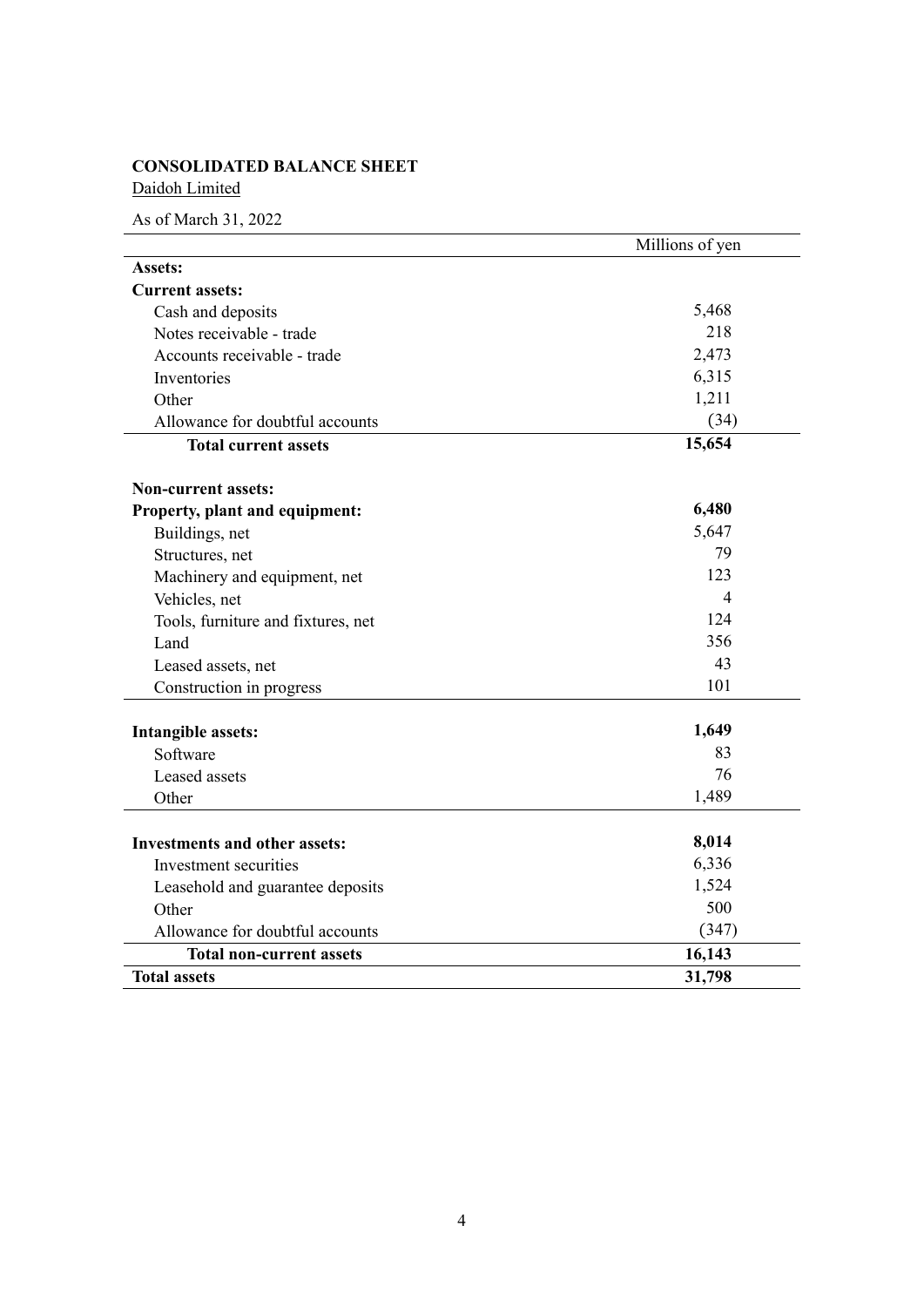# **CONSOLIDATED BALANCE SHEET**

## Daidoh Limited

|                                                       | Millions of yen |
|-------------------------------------------------------|-----------------|
| <b>Liabilities:</b>                                   |                 |
| <b>Current liabilities:</b>                           |                 |
| Notes and accounts payable - trade                    | 1,986           |
| Short-term borrowings                                 | 6,733           |
| Current portion of long-term borrowings               | 1,132           |
| Lease liabilities                                     | 156             |
| Income taxes payable                                  | 118             |
| <b>Contract liabilities</b>                           | 451             |
| Deposits received                                     | 2,240           |
| Provision for bonuses                                 | 193             |
| Other                                                 | 1,988           |
| <b>Total current liabilities</b>                      | 15,000          |
|                                                       |                 |
| <b>Non-current liabilities:</b>                       |                 |
| Long-term borrowings                                  | 3,984           |
| Lease liabilities                                     | 1,506           |
| Long-term guarantee deposits                          | 2,199           |
| Deferred tax liabilities                              | 567             |
| Retirement benefit liability                          | 216             |
| Other                                                 | 610             |
| <b>Total non-current liabilities</b>                  | 9,083           |
| <b>Total liabilities</b>                              | 24,084          |
|                                                       |                 |
| <b>Net assets:</b>                                    |                 |
| Shareholders' equity:                                 | 5,589           |
| Share capital                                         | 6,891           |
| <b>Capital surplus</b>                                | 7,823           |
| <b>Retained earnings</b>                              | (5,220)         |
| <b>Treasury shares</b>                                | (3,904)         |
| Accumulated other comprehensive income                | 1,284           |
| Valuation difference on available-for-sale securities | 543             |
| Foreign currency translation adjustment               | 740             |
| <b>Share acquisition rights</b>                       | 181             |
| <b>Non-controlling interests</b>                      | 658             |
| <b>Total net assets</b>                               | 7,713           |
| <b>Total liabilities and net assets</b>               | 31,798          |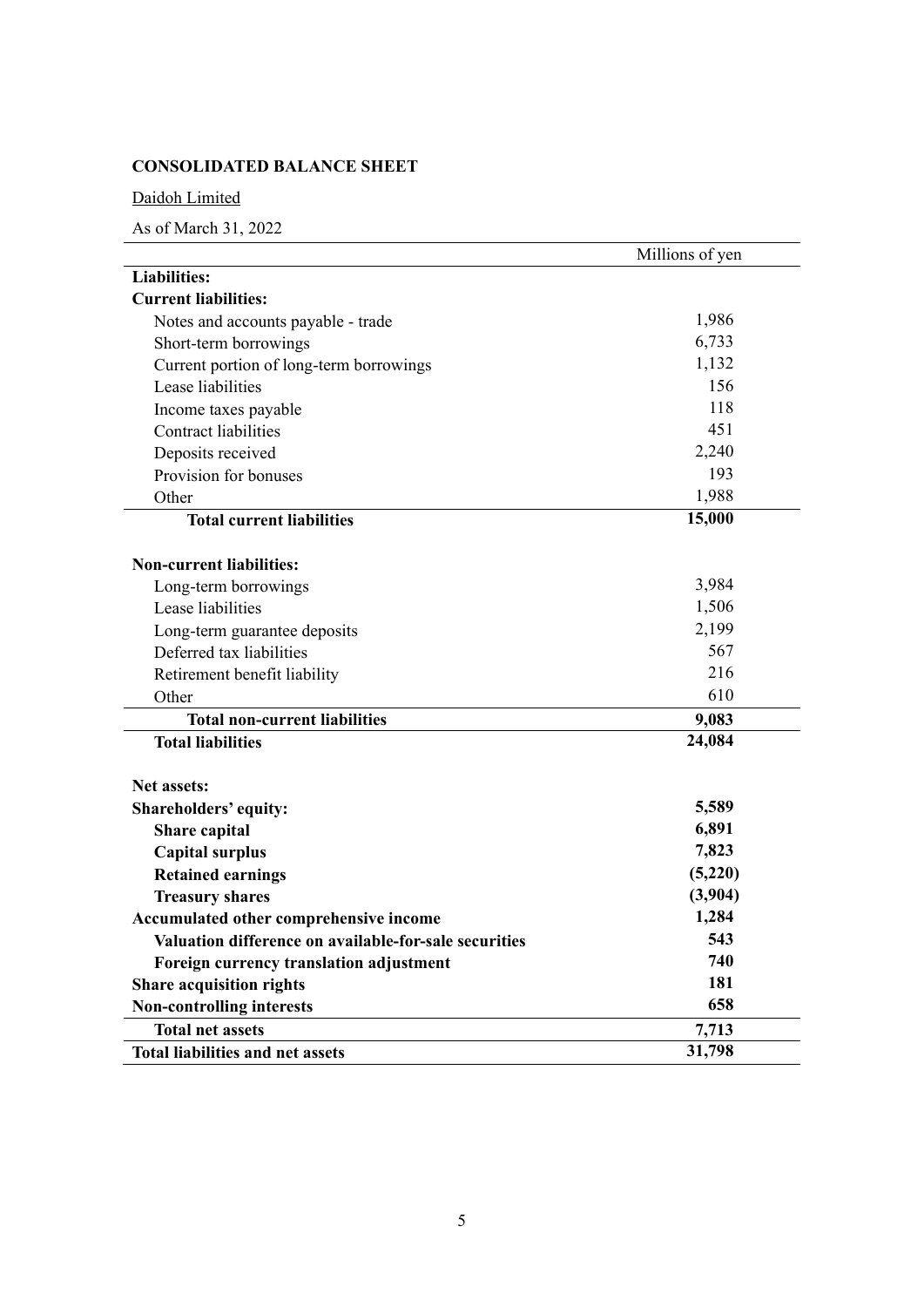# **CONSOLIDATED STATEMENT OF INCOME**

Daidoh Limited

For the year ended March 31, 2022

|                                                         | Millions of yen |
|---------------------------------------------------------|-----------------|
| <b>Net sales</b>                                        | 24,609          |
| <b>Cost of sales</b>                                    | 11,661          |
| <b>Gross profit</b>                                     | 12,947          |
| Selling, general and administrative expenses            | 14,718          |
| <b>Operating profit (loss)</b>                          | (1,771)         |
| Non-operating income:                                   | 592             |
| Interest income                                         | 190             |
| Dividend income                                         | 104             |
| Foreign exchange gains                                  | 72              |
| Commission income                                       | 76              |
| Subsidy income                                          | 60              |
| Other                                                   | 87              |
| Non-operating expenses:                                 | 437             |
| Interest expenses                                       | 197             |
| Commission expenses                                     | 96              |
| Other                                                   | 143             |
| <b>Ordinary profit (loss)</b>                           | (1,615)         |
| <b>Extraordinary income:</b>                            | 223             |
| Gain on sales of non-current assets                     | 223             |
| Gain on sales of investment securities                  | $\Omega$        |
| <b>Extraordinary losses:</b>                            | 2,154           |
| Loss on sales and retirement of non-current assets      | 58              |
| Impairment loss                                         | 420             |
| Loss on sales of investment securities                  | 1,246           |
| Business restructuring expenses                         | 319             |
| Cancellation penalty                                    | 90              |
| Other                                                   | 18              |
| Profit (loss) before income taxes                       | (3,546)         |
| Income taxes - current                                  | 72              |
| Income taxes - deferred                                 | (32)            |
| Profit (loss)                                           | (3,586)         |
| Profit (loss) attributable to non-controlling interests | (41)            |
| Profit (loss) attributable to owners of parent          | (3,544)         |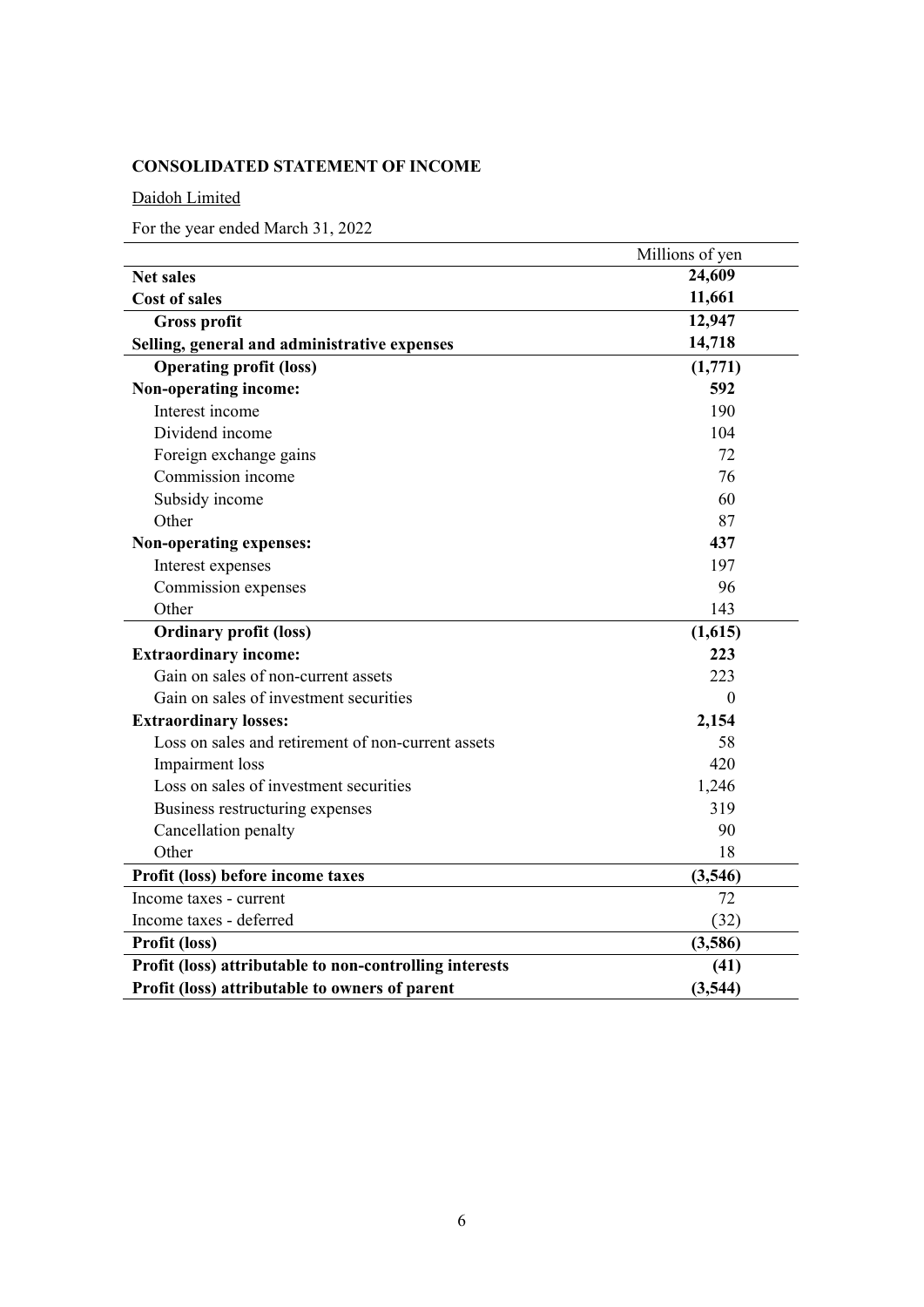# **NON-CONSOLIDATED BALANCE SHEET**

## Daidoh Limited

|                                       | Millions of yen |  |  |
|---------------------------------------|-----------------|--|--|
| <b>Assets:</b>                        |                 |  |  |
| <b>Current assets:</b>                |                 |  |  |
| Cash and deposits                     | 1,874           |  |  |
| Notes receivable - trade              | 57              |  |  |
| Short-term loans receivable           | 5,829           |  |  |
| Other                                 | 129             |  |  |
| Allowance for doubtful accounts       | (10)            |  |  |
| <b>Total current assets</b>           | 7,880           |  |  |
| <b>Non-current assets:</b>            |                 |  |  |
| Property, plant and equipment:        | 120             |  |  |
| Buildings, net                        | 44              |  |  |
| Land                                  | 56              |  |  |
| Other, net                            | 19              |  |  |
| <b>Intangible assets:</b>             | 60              |  |  |
| Software                              | 19              |  |  |
| Other                                 | 41              |  |  |
| <b>Investments and other assets:</b>  | 17,146          |  |  |
| Investment securities                 | 6,059           |  |  |
| Shares of subsidiaries and associates | 10,956          |  |  |
| Other                                 | 306             |  |  |
| Allowance for doubtful accounts       | (176)           |  |  |
| <b>Total non-current assets</b>       | 17,328          |  |  |
| <b>Total assets</b>                   | 25,208          |  |  |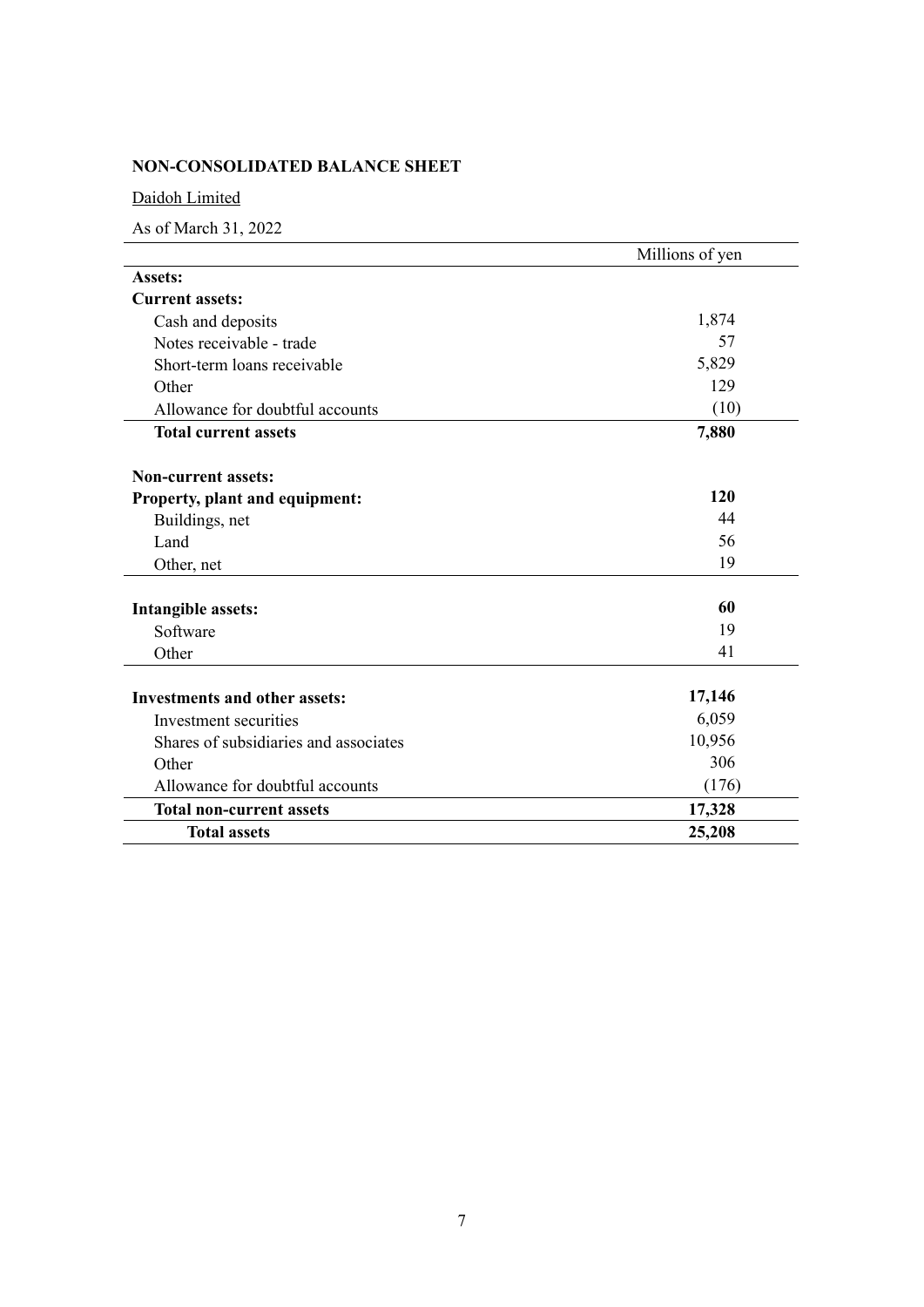# **NON-CONSOLIDATED BALANCE SHEET**

Daidoh Limited

|                                                       | Millions of yen |
|-------------------------------------------------------|-----------------|
| <b>Liabilities:</b>                                   |                 |
| <b>Current liabilities:</b>                           |                 |
| Short-term borrowings                                 | 4,900           |
| Current portion of long-term borrowings               | 1,132           |
| Accounts payable - other                              | 12              |
| Accrued expenses                                      | 73              |
| Income taxes payable                                  | 35              |
| Deposits received                                     | 14              |
| Provision for bonuses                                 | 36              |
| Other                                                 | 23              |
| <b>Total current liabilities</b>                      | 6,227           |
| <b>Non-current liabilities:</b>                       |                 |
| Long-term borrowings                                  | 3,984           |
| Long-term accounts payable - other                    | 302             |
| Deferred tax liabilities                              | 272             |
| Other                                                 | 7               |
| <b>Total non-current liabilities</b>                  | 4,566           |
| <b>Total liabilities</b>                              | 10,793          |
|                                                       |                 |
| <b>Net assets:</b>                                    | 13,591          |
| Shareholders' equity:                                 | 6,891           |
| Share capital                                         | 8,233           |
| <b>Capital surplus</b>                                | 5,147           |
| Legal capital surplus                                 |                 |
| Other capital surplus                                 | 3,086           |
| <b>Retained earnings</b>                              | 2,370<br>959    |
| Legal retained earnings                               |                 |
| Other retained earnings                               | 1,410           |
| Retained earnings brought forward                     | 1,410           |
| <b>Treasury shares</b>                                | (3,904)         |
| Valuation and translation adjustments                 | 641             |
| Valuation difference on available-for-sale securities | 641             |
| <b>Share acquisition rights</b>                       | 181             |
| <b>Total net assets</b>                               | 14,414          |
| <b>Total liabilities and net assets</b>               | 25,208          |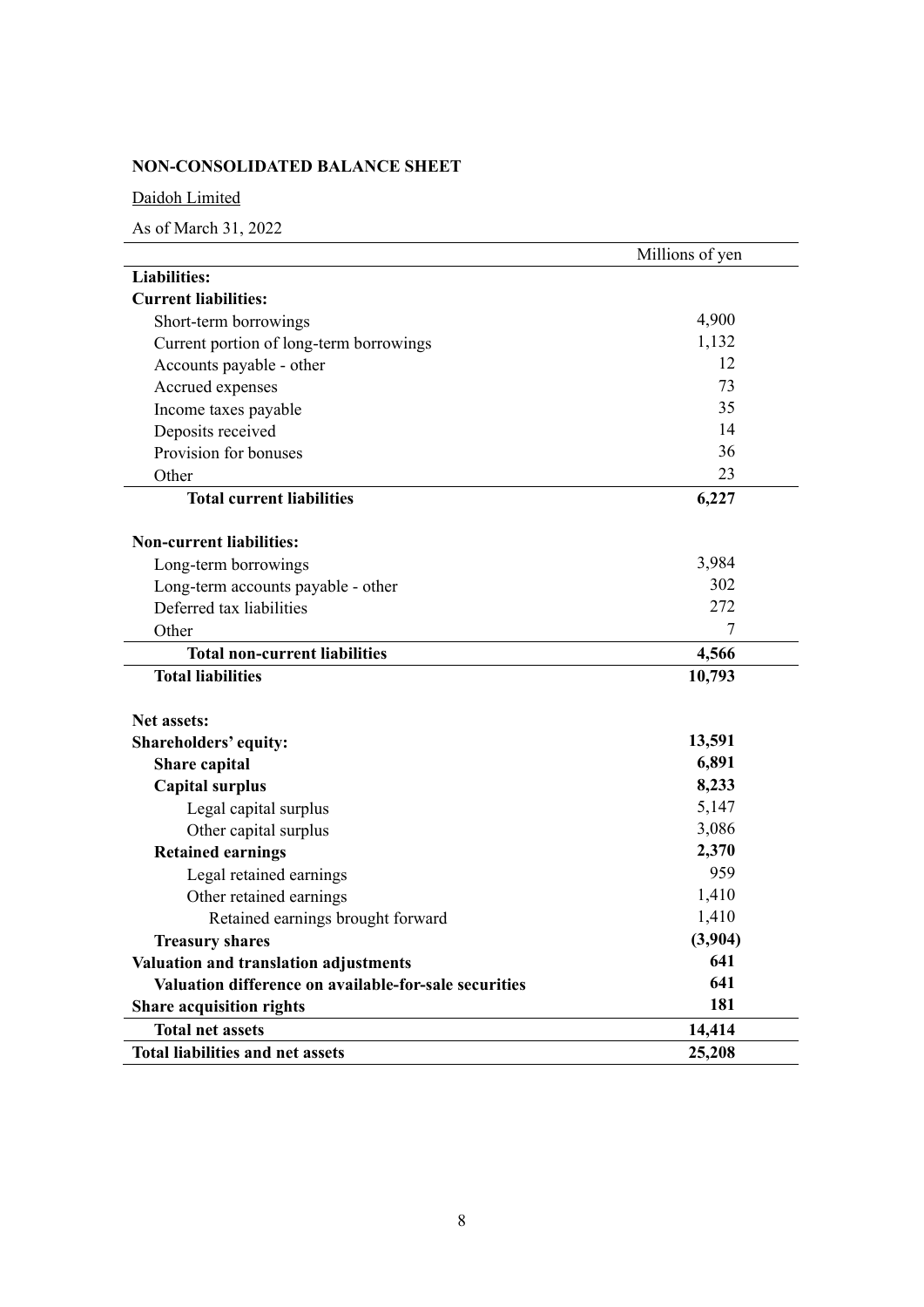# **NON-CONSOLIDATED STATEMENT OF INCOME**

Daidoh Limited

For the year ended March 31, 2022

|                                              | Millions of yen |  |  |  |
|----------------------------------------------|-----------------|--|--|--|
| <b>Operating revenue</b>                     | 901             |  |  |  |
| Selling, general and administrative expenses | 989             |  |  |  |
| <b>Operating profit (loss)</b>               | (87)            |  |  |  |
| Non-operating income:                        | 430             |  |  |  |
| Interest and dividend income                 | 388             |  |  |  |
| Other                                        | 42              |  |  |  |
| Non-operating expenses:                      | 141             |  |  |  |
| Interest expenses                            | 130             |  |  |  |
| Other                                        | 11              |  |  |  |
| <b>Ordinary profit (loss)</b>                | 201             |  |  |  |
| <b>Extraordinary losses:</b>                 | 1,281           |  |  |  |
| Loss on sales of investment securities       | 1,246           |  |  |  |
| Business restructuring expenses              | 22              |  |  |  |
| Other                                        | 12              |  |  |  |
| Profit (loss) before income taxes            | (1,080)         |  |  |  |
| Income taxes - current                       | 6               |  |  |  |
| <b>Profit (loss)</b>                         | (1,086)         |  |  |  |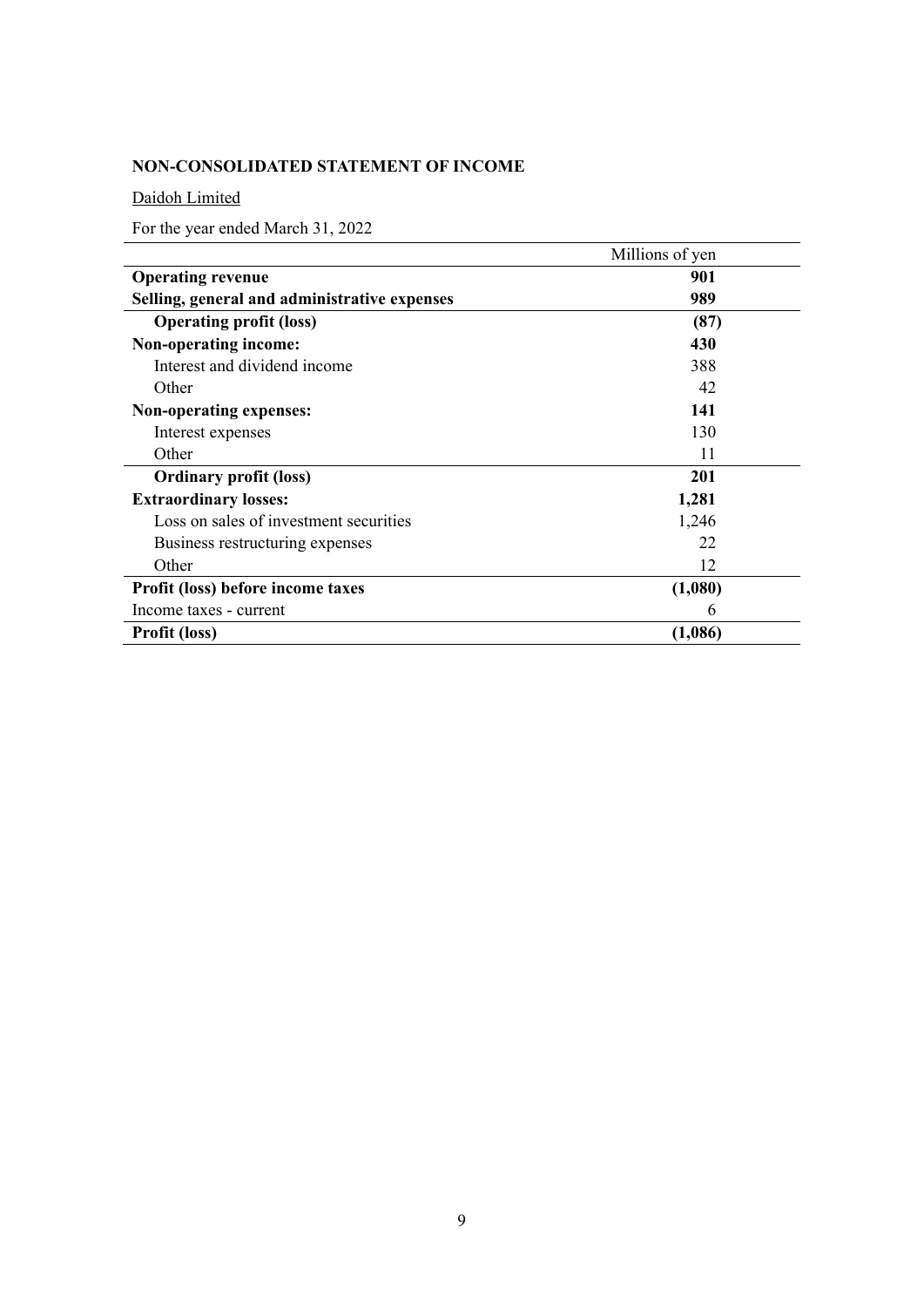## **REFERENCE MATERIALS FOR THE ORDINARY GENERAL MEETING OF SHAREHOLDERS**

### **Agenda items and reference materials**

### **Item 1: Partial Amendments to Articles of Incorporation**

1. Reasons for amendments

The amended provisions stipulated in the proviso of Article 1 of the supplementary provisions of the "Act Partially Amending the Companies Act" (Act No. 70 of 2019) will be enforced on September 1, 2022. Accordingly, in order to prepare for the introduction of the system for electronic provision of materials for general meetings of shareholders, the Articles of Incorporation of the Company shall be amended as follows.

- (1) The proposed Article 16, Paragraph 1 provides that information contained in the reference materials for the general meeting of shareholders, etc. shall be provided electronically.
- (2) The purpose of the proposed Article 16, Paragraph 2 is to establish a provision to limit the scope of matters to be included in the paper copy to be sent to shareholders who have requested it.
- (3) The provisions related to the Internet disclosure and deemed provision of the reference materials for the general meeting of shareholders, etc. (Article 16 of the current Articles of Incorporation) will become unnecessary and will therefore be deleted.
- (4) In line with the above establishment and deletion of the provisions, supplementary provisions related to the effective date, etc. shall be established.
- 2. Details of amendments

The details of the amendments are as follows.

|                                             | (Amended parts are underlined.) |
|---------------------------------------------|---------------------------------|
| <b>Current Articles of Incorporation</b>    | <b>Proposed Amendments</b>      |
| CHAPTER III. General Meeting of             | CHAPTER III. General Meeting of |
| Shareholders                                | Shareholders                    |
| (Internet Disclosure and Deemed Provision   | $<$ Deleted $>$                 |
| of Reference Materials for the General      |                                 |
| Meeting of Shareholders, Etc.)              |                                 |
| Article 16 The Company may, when            |                                 |
| convening a general meeting of              |                                 |
| shareholders, deem that it has provided     |                                 |
| information to shareholders pertaining to   |                                 |
| matters to be described or indicated in the |                                 |
| reference materials for the general         |                                 |
| meeting of shareholders, business report,   |                                 |
| non-consolidated financial statements,      |                                 |
| and consolidated financial statements, by   |                                 |
| disclosing such information through the     |                                 |
| Internet in accordance with the provisions  |                                 |
| provided in the Ordinance of the Ministry   |                                 |
| of Justice.                                 |                                 |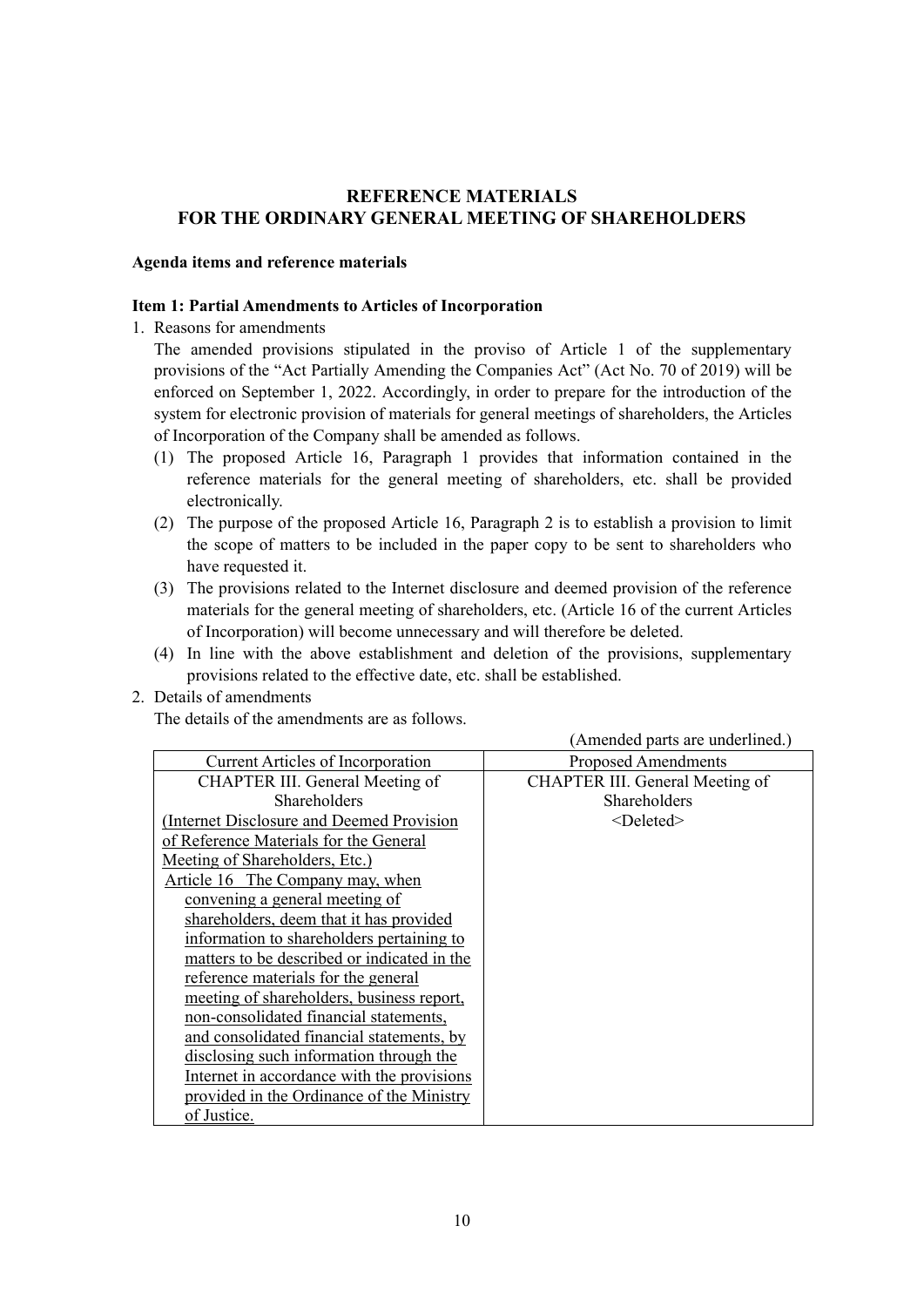| <b>Current Articles of Incorporation</b> | <b>Proposed Amendments</b>                       |
|------------------------------------------|--------------------------------------------------|
| <newly established=""></newly>           | (Measures for Electronic Provision, Etc.)        |
|                                          | Article 16 The Company shall, when               |
|                                          | convening a general meeting of                   |
|                                          | shareholders, provide information                |
|                                          | contained in the reference materials for         |
|                                          | the general meeting of shareholders, etc.        |
|                                          | electronically.                                  |
|                                          | 2. Among the matters to be provided              |
|                                          | electronically, the Company may choose           |
|                                          | not to include all or part of the matters        |
|                                          | stipulated in the Ordinance of the               |
|                                          | Ministry of Justice in the paper copy to         |
|                                          | be sent to shareholders who have                 |
|                                          | requested it by the record date for voting       |
|                                          | <u>rights.</u>                                   |
| <newly established=""></newly>           | (Supplementary provisions)                       |
|                                          | The deletion of Article 16 (Internet             |
|                                          | Disclosure and Deemed Provision of               |
|                                          | Reference Materials for the General              |
|                                          | Meeting of Shareholders, Etc.) of the            |
|                                          | current Articles of Incorporation and the        |
|                                          | proposed Article 16 (Measures for                |
|                                          | Electronic Provision, Etc.) shall come           |
|                                          | into effect on September 1, 2022, which          |
|                                          | is the date of enforcement of the                |
|                                          | amended provisions stipulated in the             |
|                                          | proviso of Article 1 of the supplementary        |
|                                          | provisions of the Act Partially Amending         |
|                                          | the Companies Act (Act No. 70 of 2019)           |
|                                          | (the "Effective Date").                          |
|                                          | 2. Notwithstanding the provisions of the         |
|                                          | preceding paragraph, Article 16 of the           |
|                                          | current Articles of Incorporation shall          |
|                                          | <u>remain in force with respect to a general</u> |
|                                          | meeting of shareholders to be held on a          |
|                                          | date within $six(6)$ months from the             |
|                                          | Effective Date.                                  |
|                                          | These supplementary provisions shall be<br>3.    |
|                                          | deleted after the lapse of six $(6)$ months      |
|                                          | from the Effective Date or the lapse of          |
|                                          | three (3) months from the date of the            |
|                                          | general meeting of shareholders set forth        |
|                                          | in the preceding paragraph, whichever is         |
|                                          | later.                                           |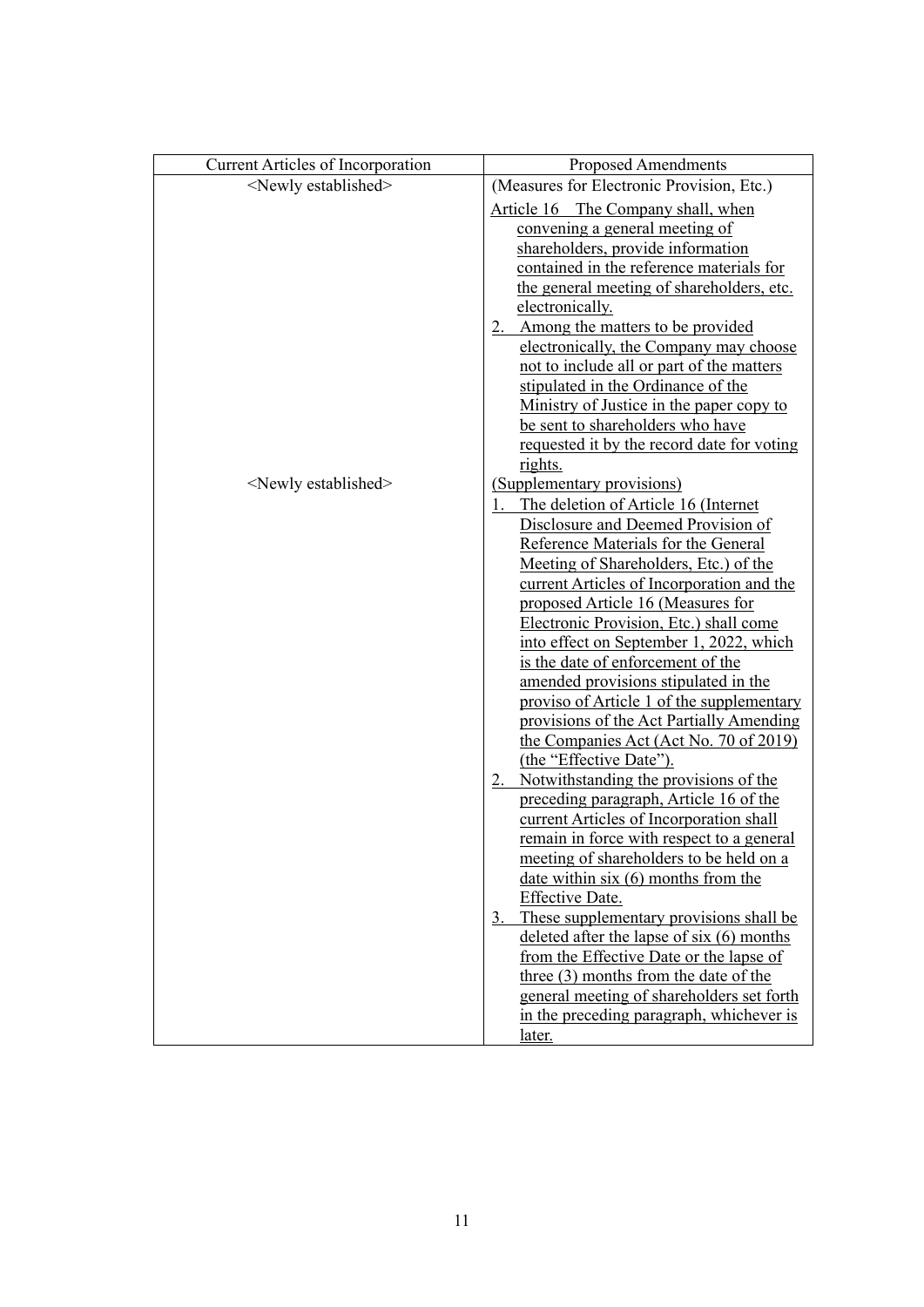## **Item 2: Election of Six (6) Directors**

As the terms of office of all the current six (6) Directors will expire at the conclusion of this Ordinary General Meeting of Shareholders, the Company is requesting electing six (6) Directors. The candidates for Directors are as follows:

|                  |                                                                                      |                                                                                                                                                                                                                                                                                                                                           | Knowledge and experience expected of Directors |                          |                        |                          |              |                                                      |                                   |
|------------------|--------------------------------------------------------------------------------------|-------------------------------------------------------------------------------------------------------------------------------------------------------------------------------------------------------------------------------------------------------------------------------------------------------------------------------------------|------------------------------------------------|--------------------------|------------------------|--------------------------|--------------|------------------------------------------------------|-----------------------------------|
| Candidate number | Name                                                                                 | Current position and responsibilities at<br>the Company, and significant concurrent<br>occupations or positions at other<br>organizations                                                                                                                                                                                                 | Company Management<br>Corporate Strategy       | Retail, Sales, Marketing | Finance and Accounting | Risk Management<br>Legal | Digital<br>E | International Experience<br><b>Overseas Business</b> | ESG, Sustainability,<br>Diversity |
| 1                | Tsukasa Nabewari<br>[Reappointment]                                                  | Representative Director and President &<br>CEO of the Company<br>in charge of DX, DAIDOH ENGAGEMENT<br>and SDGs<br>in charge of New Business Promotion in<br>China and Asia<br>in charge of DAIDOH FORWARD LTD.<br>Chairman and Representative Director of<br>Brooks Brothers (Japan), Ltd.                                               |                                                |                          |                        |                          |              |                                                      |                                   |
| 2                | Kiyoshi Fukura<br>[Reappointment]                                                    | Director and Managing Executive Officer of<br>the Company<br>in charge of Corporate Administration and<br>Chinese Manufacturing Business Operations<br>Director of PONTETORTO S.p.A.<br>Chairman of DAIDOH LIMITED<br>CLOTHING (SHANGHAI) CO., LTD.<br>Chairman of DAIDOH LIMITED<br>INTERNATIONAL (SHANGHAI) CO.,<br>LTD.                |                                                |                          |                        |                          |              |                                                      |                                   |
| 3                | Fumitaka Saito<br>[Reappointment]                                                    | Director and Senior Executive Officer of the<br>Company<br>in charge of Overseas Business and Real<br><b>Estate Business</b><br>in charge of Domestic Manufacturing<br>Business Development and General<br>Manager, Domestic Manufacturing Business<br>Development Office<br>Chairman and Representative Director of<br>PONTETORTO S.p.A. |                                                |                          |                        |                          |              |                                                      |                                   |
| 4                | Katsuo Watabe<br>[Reappointment]                                                     | Director and Executive Officer of the<br>Company<br>President and Representative Director of<br>Brooks Brothers (Japan), Ltd.                                                                                                                                                                                                             |                                                |                          |                        |                          |              |                                                      |                                   |
| 5                | Kazuyuki Nishioka<br>[Reappointment]<br>[External Director]<br>[Independent Officer] | Director of the Company                                                                                                                                                                                                                                                                                                                   |                                                |                          |                        |                          |              |                                                      |                                   |
| 6                | Kensuke Narita<br>[Reappointment]<br>[External Director]<br>[Independent Officer]    | Director of the Company<br>Managing Director of Incorporated<br>Educational Institution of Tanaka Chiyo<br>Gakuen                                                                                                                                                                                                                         |                                                |                          |                        |                          |              |                                                      |                                   |

Note: The above contents are not an exhaustive indication of each candidate's insights and experience.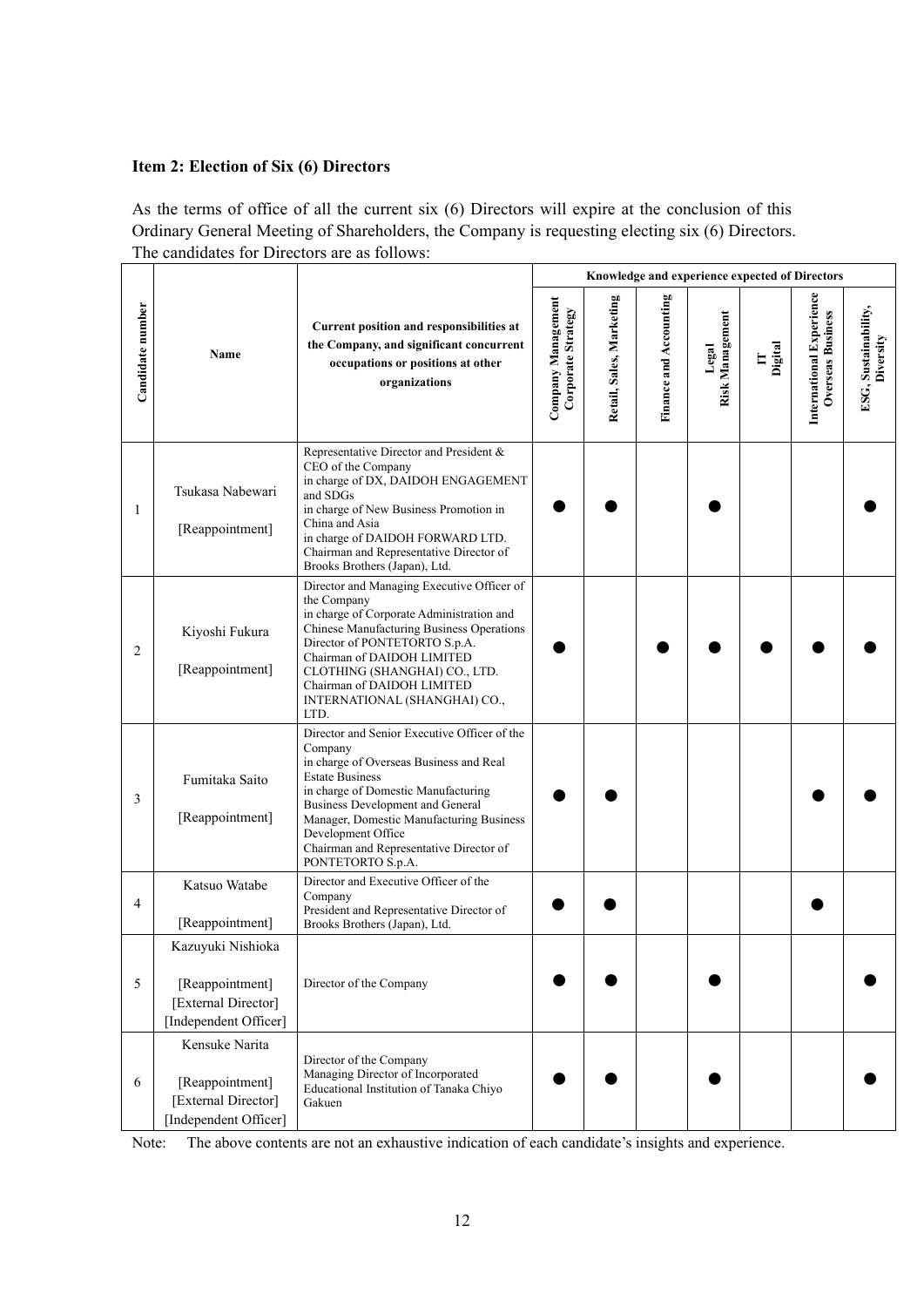|           |                                   |                                                                                                                                                                                                                                                                                                                                                                                                                                                                                                                                                                                                                                                                                                                                                                                                                                                            | Career summary, position and responsibilities at the                                                                                                               |                     |  |
|-----------|-----------------------------------|------------------------------------------------------------------------------------------------------------------------------------------------------------------------------------------------------------------------------------------------------------------------------------------------------------------------------------------------------------------------------------------------------------------------------------------------------------------------------------------------------------------------------------------------------------------------------------------------------------------------------------------------------------------------------------------------------------------------------------------------------------------------------------------------------------------------------------------------------------|--------------------------------------------------------------------------------------------------------------------------------------------------------------------|---------------------|--|
| Candidate | Name<br>(date of                  |                                                                                                                                                                                                                                                                                                                                                                                                                                                                                                                                                                                                                                                                                                                                                                                                                                                            | Number of<br>shares of the                                                                                                                                         |                     |  |
| number    | birth)                            | Company, and significant concurrent occupations or<br>positions at other organizations                                                                                                                                                                                                                                                                                                                                                                                                                                                                                                                                                                                                                                                                                                                                                                     |                                                                                                                                                                    | <b>Company held</b> |  |
|           |                                   | April 1982<br>April 2014                                                                                                                                                                                                                                                                                                                                                                                                                                                                                                                                                                                                                                                                                                                                                                                                                                   | Joined the Company<br>Director of NEWYORKER LTD.                                                                                                                   |                     |  |
|           |                                   | April 2017                                                                                                                                                                                                                                                                                                                                                                                                                                                                                                                                                                                                                                                                                                                                                                                                                                                 | (present DAIDOH FORWARD LTD.)<br>Representative Director of<br>NEWYORKER LTD. (present<br>DAIDOH FORWARD LTD.)<br>Director of SHANGHAI<br>NEWYORKER CLOTHING SALES |                     |  |
|           |                                   | June 2017                                                                                                                                                                                                                                                                                                                                                                                                                                                                                                                                                                                                                                                                                                                                                                                                                                                  | CO., LTD.<br>Executive Officer of the Company                                                                                                                      |                     |  |
|           |                                   | January 2018                                                                                                                                                                                                                                                                                                                                                                                                                                                                                                                                                                                                                                                                                                                                                                                                                                               | <b>Executive Vice President and</b><br>Representative Director of DAIDOH<br>FORWARD LTD.                                                                           |                     |  |
|           |                                   | April 2019                                                                                                                                                                                                                                                                                                                                                                                                                                                                                                                                                                                                                                                                                                                                                                                                                                                 | President and Representative Director<br>of DAIDOH FORWARD LTD.                                                                                                    | $11,100$ shares     |  |
|           |                                   | June 2019                                                                                                                                                                                                                                                                                                                                                                                                                                                                                                                                                                                                                                                                                                                                                                                                                                                  | Director and Executive Officer of the<br>Company                                                                                                                   |                     |  |
|           | Tsukasa                           | April 2020                                                                                                                                                                                                                                                                                                                                                                                                                                                                                                                                                                                                                                                                                                                                                                                                                                                 | Representative Director and President<br>& CEO of the Company (current)                                                                                            |                     |  |
| 1         | Nabewari<br>(December 2,<br>1959) | January 2021                                                                                                                                                                                                                                                                                                                                                                                                                                                                                                                                                                                                                                                                                                                                                                                                                                               | Chairman and Representative Director<br>of Brooks Brothers (Japan), Ltd.<br>(current)                                                                              |                     |  |
|           |                                   | April 2021                                                                                                                                                                                                                                                                                                                                                                                                                                                                                                                                                                                                                                                                                                                                                                                                                                                 | In charge of DX, DAIDOH<br><b>ENGAGEMENT</b> and SDGs (current)                                                                                                    |                     |  |
|           |                                   | April 2022                                                                                                                                                                                                                                                                                                                                                                                                                                                                                                                                                                                                                                                                                                                                                                                                                                                 | In charge of New Business Promotion<br>in China and Asia (current)<br>In charge of DAIDOH FORWARD<br>LTD. (current)                                                |                     |  |
|           |                                   | Reasons for nomination as a candidate for Director:<br>As Representative Director and President & CEO, Mr. Tsukasa Nabewari is<br>playing appropriate roles of making important managerial decisions and<br>supervising execution of the Company's business, and is promoting<br>establishment of earnings bases for the Group. Mr. Nabewari held<br>responsible positions in the retail division of clothing business, thereby<br>accumulating considerable experience and knowledge. In charge of<br>DAIDOH FORWARD LTD, he is promoting enhancement of the earning<br>power of the various businesses. His achievements qualify him to take a<br>role in ensuring the sustainable growth of the Company and enhancing its<br>corporate value in the medium to long term. Therefore, the Company<br>requests the reelection of Mr. Nabewari as Director. |                                                                                                                                                                    |                     |  |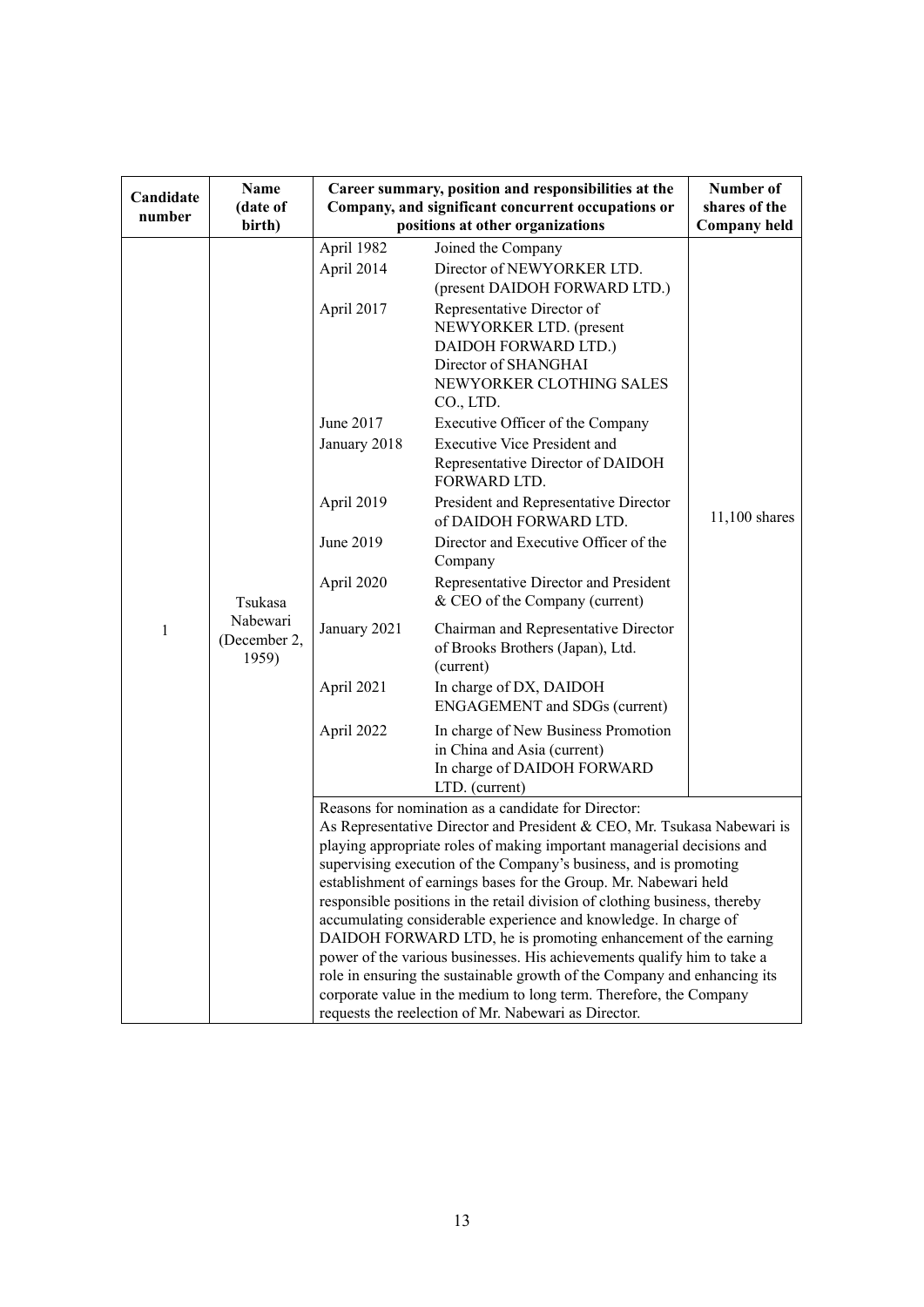| Candidate<br>number | <b>Name</b><br>(date of birth)            | Career summary, position and responsibilities at the<br>Company, and significant concurrent occupations or<br>positions at other organizations | Number of<br>shares of the<br><b>Company held</b>                                                                                                                 |               |
|---------------------|-------------------------------------------|------------------------------------------------------------------------------------------------------------------------------------------------|-------------------------------------------------------------------------------------------------------------------------------------------------------------------|---------------|
|                     |                                           | April 1971                                                                                                                                     | Joined the Company                                                                                                                                                |               |
|                     |                                           | December 1994                                                                                                                                  | Chief Financial Officer of DAIDOH<br>LIMITED (SHANGHAI) CO., LTD.                                                                                                 |               |
|                     |                                           | <b>July 2008</b>                                                                                                                               | General Manager of Management<br>Control Office of the Company                                                                                                    |               |
|                     |                                           | March 2010                                                                                                                                     | Corporate Auditor of NEWYORKER<br>LTD. (present DAIDOH FORWARD<br>LTD.)                                                                                           |               |
|                     |                                           | April 2010                                                                                                                                     | Corporate Auditor of DAIDOH<br>INTERNATIONAL LTD. (present<br>DAIDOH FORWARD LTD.)<br>Corporate Auditor of DYNACITY<br>LTD. (present DAIDOH FORWARD<br>LTD.)      |               |
|                     |                                           | June 2011                                                                                                                                      | Executive Officer of the Company                                                                                                                                  |               |
|                     | Kiyoshi<br>Fukura<br>(October 2,<br>1952) | June 2013                                                                                                                                      | Director and Executive Officer of the<br>Company, in charge of Accounting and<br>Finance                                                                          |               |
|                     |                                           |                                                                                                                                                | Director of DYNACITY LTD. (present<br>DAIDOH FORWARD LTD.)                                                                                                        |               |
| $\overline{2}$      |                                           | June 2016                                                                                                                                      | Director and Senior Executive Officer<br>of the Company<br>In charge of Corporate Administration<br>and Real Estate                                               | 37,200 shares |
|                     |                                           | April 2018                                                                                                                                     | Director and Senior Executive Officer<br>of the Company<br>In charge of Chinese Manufacturing<br>Business Operations, Corporate<br>Administration and Real Estate |               |
|                     |                                           | June 2019                                                                                                                                      | Managing Director and Senior<br>Executive Officer of the Company<br>In charge of Corporate Administration<br>and Real Estate                                      |               |
|                     |                                           | April 2020                                                                                                                                     | Representative Director and Managing<br>Executive Officer of the Company<br>In charge of Corporate Administration<br>and Real Estate                              |               |
|                     |                                           | April 2021                                                                                                                                     | In charge of Corporate Administration<br>(current)                                                                                                                |               |
|                     |                                           | June 2021                                                                                                                                      | Director of PONTETORTO S.p.A.<br>(current)                                                                                                                        |               |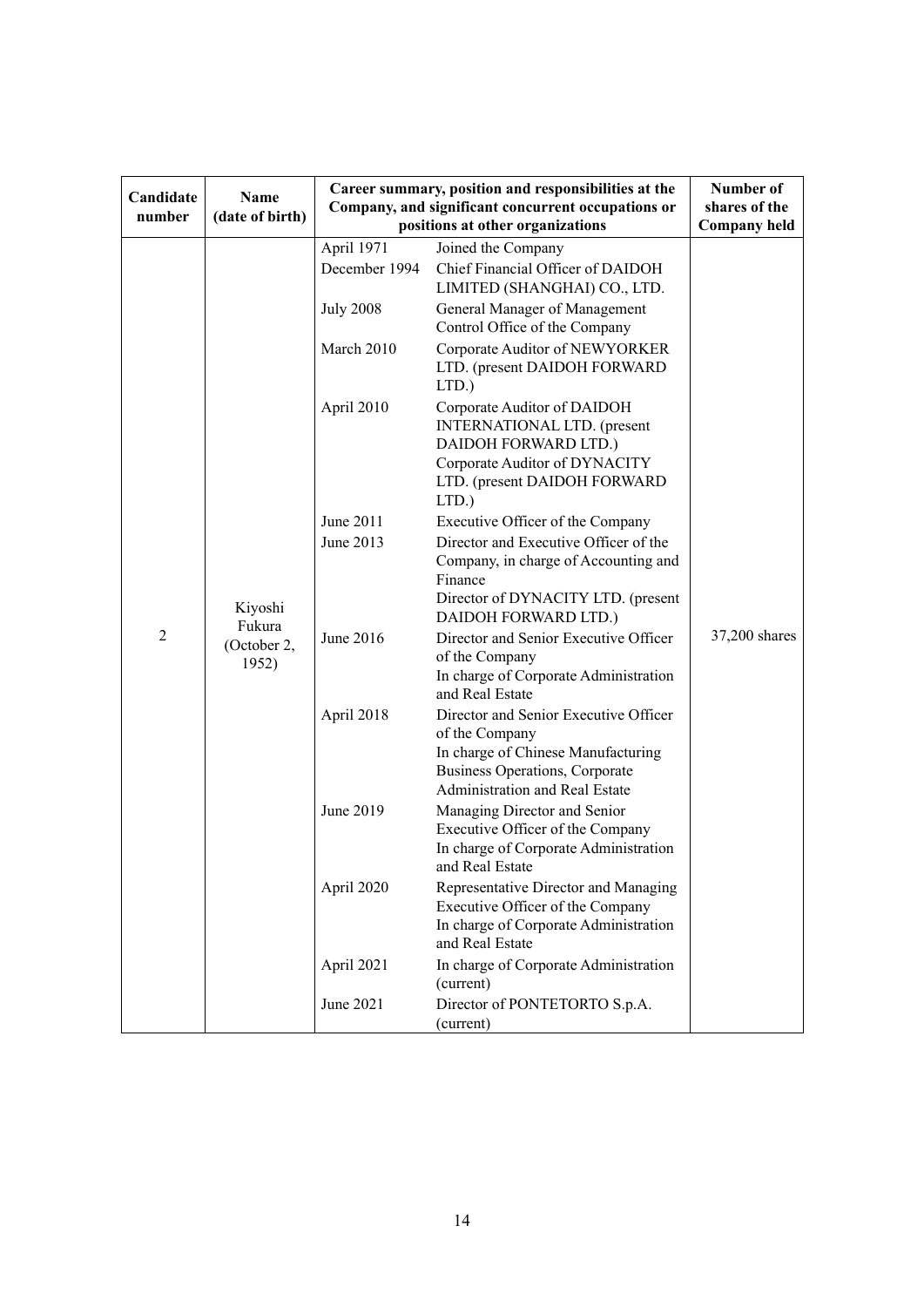| Candidate<br>number | <b>Name</b><br>(date of birth) | Career summary, position and responsibilities at the<br>Company, and significant concurrent occupations or<br>positions at other organizations                                                                                                                                                                                                                                                                                                                                                                                                                                                                                                                                                                                                                                                                                                                                                                              | Number of<br>shares of the<br><b>Company held</b> |  |
|---------------------|--------------------------------|-----------------------------------------------------------------------------------------------------------------------------------------------------------------------------------------------------------------------------------------------------------------------------------------------------------------------------------------------------------------------------------------------------------------------------------------------------------------------------------------------------------------------------------------------------------------------------------------------------------------------------------------------------------------------------------------------------------------------------------------------------------------------------------------------------------------------------------------------------------------------------------------------------------------------------|---------------------------------------------------|--|
|                     |                                | April 2022<br>Director and Managing Executive<br>Officer of the Company (current)<br>In charge of Chinese Manufacturing<br>Business Operations (current)<br>Chairman of DAIDOH LIMITED<br>CLOTHING (SHANGHAI) CO., LTD.<br>(current)<br>Chairman of DAIDOH LIMITED<br>INTERNATIONAL (SHANGHAI)<br>CO., LTD. (current)                                                                                                                                                                                                                                                                                                                                                                                                                                                                                                                                                                                                       |                                                   |  |
|                     |                                | Reasons for nomination as a candidate for Director:<br>As Director and Managing Executive Officer, Mr. Kiyoshi Fukura is playing<br>appropriate roles of making important managerial decisions and supervising<br>execution of the Company's business. He is working on establishment and<br>promotion of management strategies and the establishment of a solid<br>financial base. In addition, Mr. Fukura has considerable experience and<br>achievements as well as a broad range of knowledge in the fields of<br>accounting and financial matters as an officer in charge of the corporate<br>administration divisions of Group companies, including those overseas. His<br>achievements qualify him to take a role in ensuring the sustainable growth<br>of the Company and enhancing its corporate value in the medium to long<br>term. Therefore, the Company requests the reelection of Mr. Fukura as<br>Director. |                                                   |  |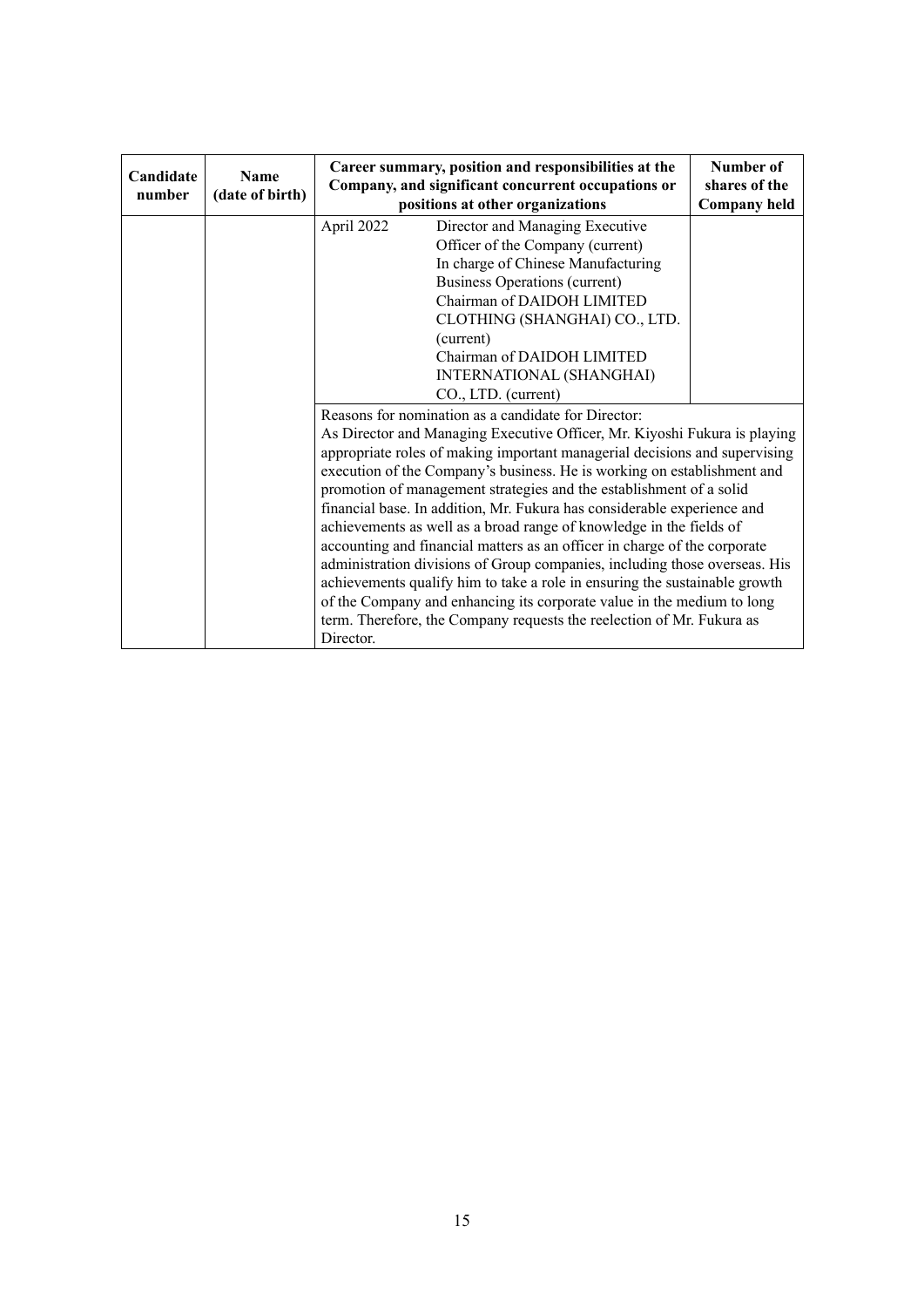| Candidate<br>number | <b>Name</b><br>(date of birth)           | Career summary, position and responsibilities at the<br>Company, and significant concurrent occupations or | Number of<br>shares of the                                                                                                                                                                                                          |                     |
|---------------------|------------------------------------------|------------------------------------------------------------------------------------------------------------|-------------------------------------------------------------------------------------------------------------------------------------------------------------------------------------------------------------------------------------|---------------------|
|                     |                                          | August 1990                                                                                                | positions at other organizations<br>Joined the Company                                                                                                                                                                              | <b>Company held</b> |
|                     |                                          | December 2002                                                                                              | Director of Jardin Co., Ltd. (present<br>DAIDOH FORWARD LTD.)                                                                                                                                                                       | $10,000$ shares     |
| 3                   | Fumitaka Saito<br>(February 17,<br>1958) | April 2007                                                                                                 | General Manager of Management<br>Planning Office of the Company                                                                                                                                                                     |                     |
|                     |                                          | June 2013                                                                                                  | Executive Officer, General Manager of<br>Management Planning Office of the<br>Company                                                                                                                                               |                     |
|                     |                                          | April 2014                                                                                                 | Chairman of DAIDOH LIMITED<br>(CHINA) HOLDINGS CO., LTD.<br>Chairman of DAIDOH LIMITED<br>(SHANGHAI) CO., LTD.                                                                                                                      |                     |
|                     |                                          | June 2014                                                                                                  | Senior Executive Officer, General<br>Manager of Management Planning<br>Office of the Company<br>In charge of Chinese Manufacturing<br><b>Business Operations</b>                                                                    |                     |
|                     |                                          | June 2016                                                                                                  | Director and Executive Officer,<br>General Manager of Management<br>Planning Office of the Company<br>In charge of Chinese Manufacturing<br><b>Business Operations and Daidoh</b><br>International (present DAIDOH<br>FORWARD LTD.) |                     |
|                     |                                          | November 2016                                                                                              | Chairman and Representative Director<br>of PONTETORTO S.p.A.                                                                                                                                                                        |                     |
|                     |                                          | April 2017                                                                                                 | President and Representative Director<br>of PONTETORTO S.p.A.                                                                                                                                                                       |                     |
|                     |                                          | <b>June 2018</b>                                                                                           | Director and Executive Officer<br>In charge of Overseas Business and<br>General Manager of Management<br>Planning Office of the Company                                                                                             |                     |
|                     |                                          | April 2019                                                                                                 | Director and Executive Officer<br>In charge of Overseas Business and<br>Management Planning of the Company                                                                                                                          |                     |
|                     |                                          | April 2020                                                                                                 | Director and Senior Executive Officer<br>(current)<br>In charge of Overseas Business,<br>DAIDOH ENGAGEMENT and SDGs<br>of the Company                                                                                               |                     |
|                     |                                          | May 2020                                                                                                   | Chairman and Representative Director<br>of PONTETORTO S.p.A. (current)                                                                                                                                                              |                     |
|                     |                                          | April 2021                                                                                                 | Chairman of DAIDOH LIMITED<br>INTERNATIONAL (SHANGHAI)<br>CO., LTD.                                                                                                                                                                 |                     |
|                     |                                          |                                                                                                            | In charge of Overseas Business, Real<br><b>Estate Business and Manufacturing</b><br><b>Business</b>                                                                                                                                 |                     |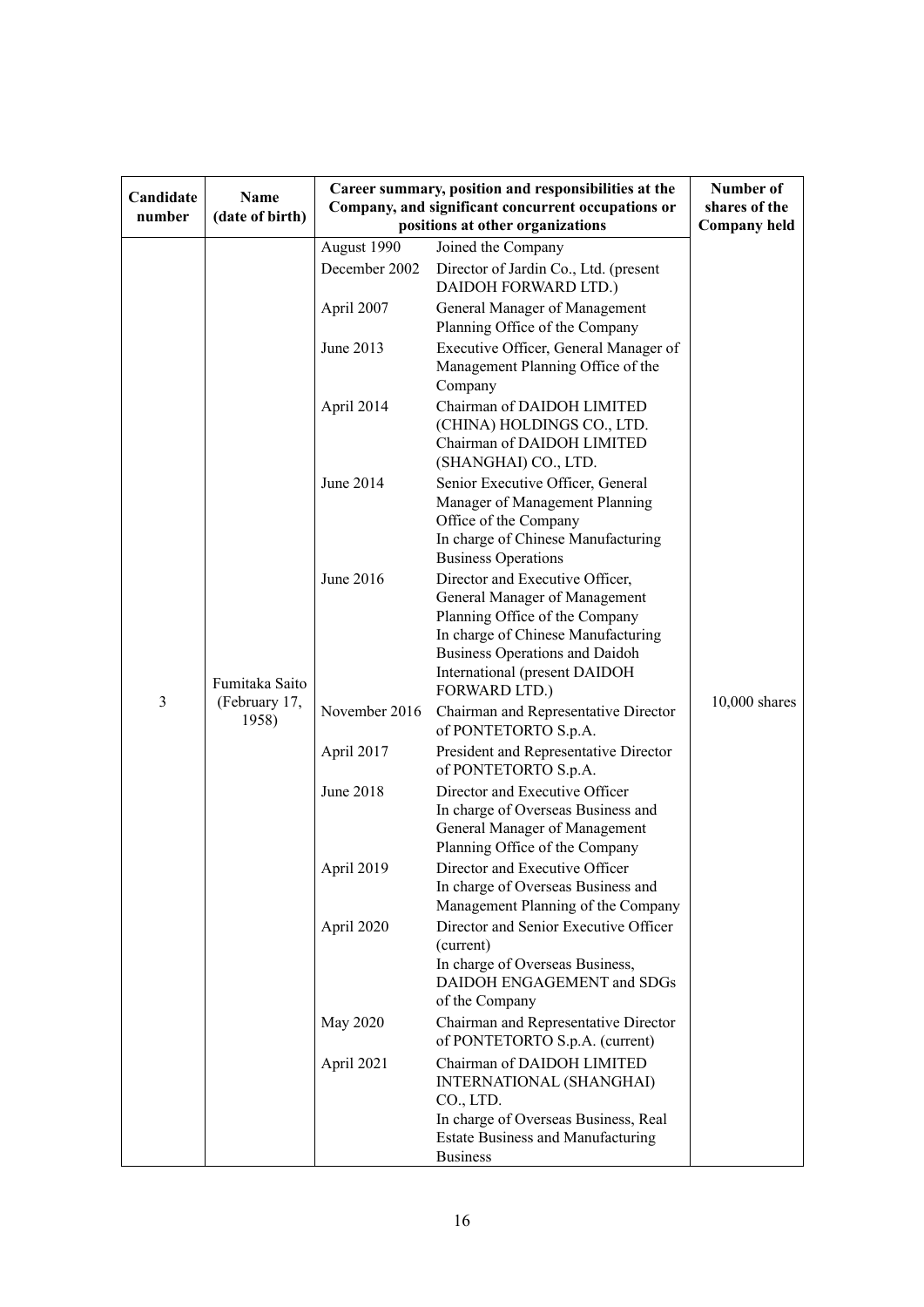|                                                                         | April 2022                                                                     | In charge of Overseas Business and                                         |  |
|-------------------------------------------------------------------------|--------------------------------------------------------------------------------|----------------------------------------------------------------------------|--|
|                                                                         |                                                                                | Real Estate Business (current)                                             |  |
|                                                                         |                                                                                | In charge of Domestic Manufacturing                                        |  |
|                                                                         |                                                                                | Business Development and, General                                          |  |
|                                                                         |                                                                                | Manager, Domestic Manufacturing                                            |  |
|                                                                         |                                                                                | Business Development Office (current)                                      |  |
|                                                                         | Reasons for nomination as a candidate for Director:                            |                                                                            |  |
| As Director and Senior Executive Officer, Mr. Fumitaka Saito is playing |                                                                                |                                                                            |  |
|                                                                         | appropriate roles of making important managerial decisions and supervising     |                                                                            |  |
|                                                                         | execution of the Company's business. Being in charge of the overseas           |                                                                            |  |
|                                                                         | business and real estate business, etc., he concurrently serves as Chairman    |                                                                            |  |
|                                                                         | and Representative Director of PONTETORTO S.p.A. in Italy, and is              |                                                                            |  |
|                                                                         | working on enhancement of the earning power of the manufacturing $\&$ sales    |                                                                            |  |
|                                                                         | division in the clothing business. In addition, Mr. Saito has held responsible |                                                                            |  |
|                                                                         |                                                                                | positions in the management planning division and in Group companies,      |  |
|                                                                         |                                                                                | including those overseas, thereby accumulating considerable experience and |  |
|                                                                         |                                                                                | knowledge. His achievements qualify him to take a role in ensuring the     |  |
|                                                                         |                                                                                | sustainable growth of the Company and enhancing its corporate value in the |  |
|                                                                         |                                                                                | medium to long term. Therefore, the Company requests the reelection of Mr. |  |
|                                                                         | Saito as Director.                                                             |                                                                            |  |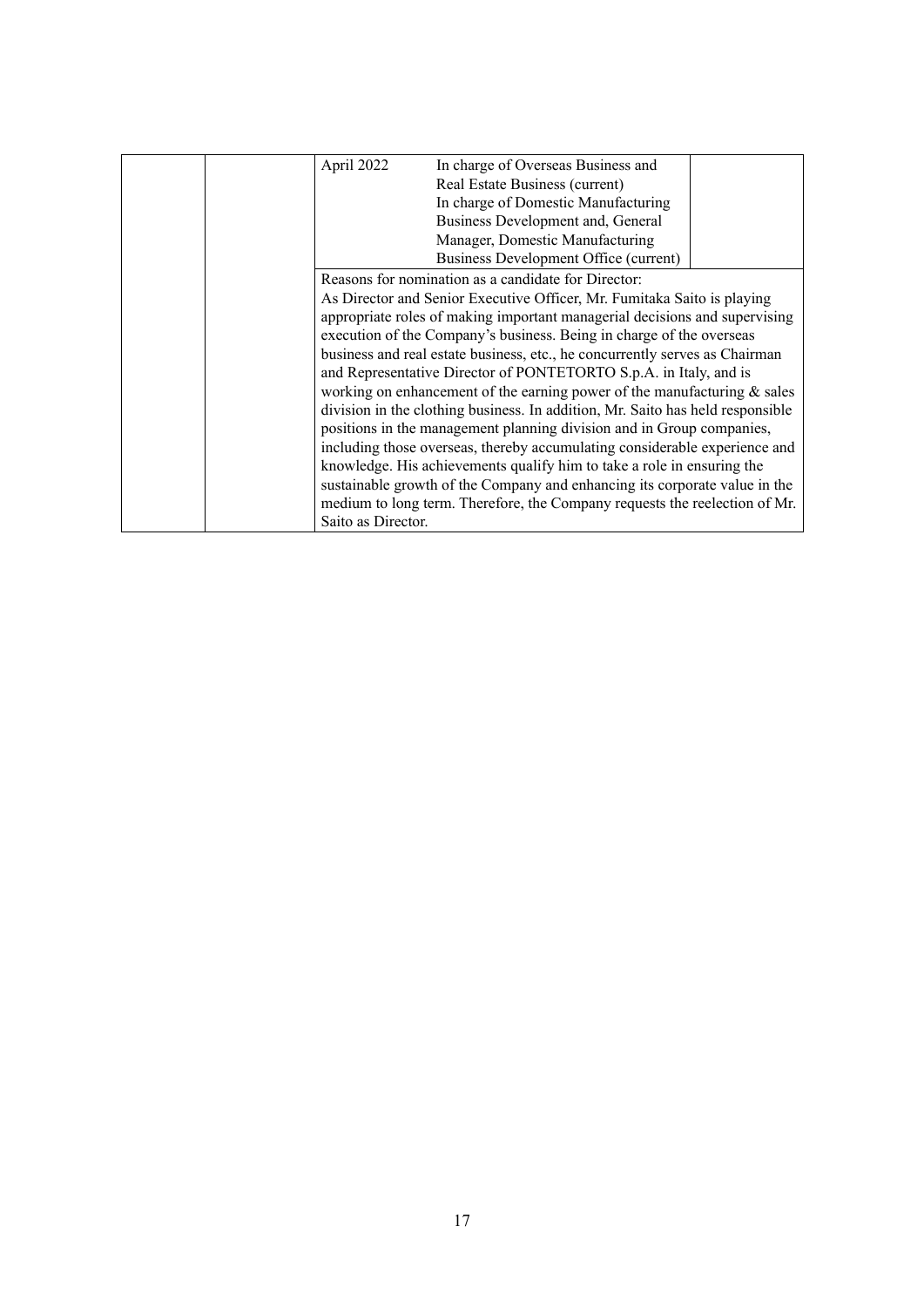| Candidate<br>number | Name<br>(date of birth)                                                    | Career summary, position and responsibilities at the<br>Company, and significant concurrent occupations or<br>positions at other organizations                                                                                                                                                                                                                                                                                                                                                                                                          | Number of<br>shares of the<br><b>Company held</b>                                                                                                                                                                                                          |              |  |
|---------------------|----------------------------------------------------------------------------|---------------------------------------------------------------------------------------------------------------------------------------------------------------------------------------------------------------------------------------------------------------------------------------------------------------------------------------------------------------------------------------------------------------------------------------------------------------------------------------------------------------------------------------------------------|------------------------------------------------------------------------------------------------------------------------------------------------------------------------------------------------------------------------------------------------------------|--------------|--|
|                     |                                                                            | April 1980<br>June 2013                                                                                                                                                                                                                                                                                                                                                                                                                                                                                                                                 | Joined Jardin Co., Ltd. (present<br>DAIDOH FORWARD LTD.)<br><b>Executive Officer and General</b><br>Manager, Production Management<br>Department of the Company<br>Chairman of DAIDOH JARDIN<br>(MAANSHAN) CO., LTD.                                       |              |  |
|                     |                                                                            | April 2016                                                                                                                                                                                                                                                                                                                                                                                                                                                                                                                                              | Chairman and President of DAIDOH<br>LIMITED (SHANGHAI) CO., LTD.                                                                                                                                                                                           |              |  |
|                     |                                                                            | April 2017                                                                                                                                                                                                                                                                                                                                                                                                                                                                                                                                              | President and Representative Director<br>of DAIDOH INTERNATIONAL LTD.<br>(present DAIDOH FORWARD LTD.)<br>Chairman and President of DAIDOH<br>LIMITED (CHINA) HOLDINGS CO.,<br>LTD.<br>Chairman of DAIDOH LIMITED<br>INTERNATIONAL (SHANGHAI)<br>CO., LTD. | 7,400 shares |  |
| $\overline{4}$      | Katsuo Watabe<br>(July 21, 1957)                                           | January 2018                                                                                                                                                                                                                                                                                                                                                                                                                                                                                                                                            | <b>Executive Vice President and</b><br>Representative Director of DAIDOH<br>FORWARD LTD.                                                                                                                                                                   |              |  |
|                     |                                                                            | June 2019                                                                                                                                                                                                                                                                                                                                                                                                                                                                                                                                               | Director and Executive Officer of the<br>Company (current)<br>In charge of Manufacturing Business                                                                                                                                                          |              |  |
|                     |                                                                            | April 2020                                                                                                                                                                                                                                                                                                                                                                                                                                                                                                                                              | Director of PONTETORTO S.p.A.                                                                                                                                                                                                                              |              |  |
|                     |                                                                            | January 2021                                                                                                                                                                                                                                                                                                                                                                                                                                                                                                                                            | President and Representative Director<br>of Brooks Brothers (Japan), Ltd.<br>(current)                                                                                                                                                                     |              |  |
|                     |                                                                            |                                                                                                                                                                                                                                                                                                                                                                                                                                                                                                                                                         | Reasons for nomination as a candidate for Director:                                                                                                                                                                                                        |              |  |
|                     |                                                                            |                                                                                                                                                                                                                                                                                                                                                                                                                                                                                                                                                         | As Director and Executive Officer, Mr. Katsuo Watabe is playing                                                                                                                                                                                            |              |  |
|                     | appropriate roles of making important managerial decisions and supervising |                                                                                                                                                                                                                                                                                                                                                                                                                                                                                                                                                         |                                                                                                                                                                                                                                                            |              |  |
|                     |                                                                            | execution of the Company's business. As President and Representative                                                                                                                                                                                                                                                                                                                                                                                                                                                                                    |                                                                                                                                                                                                                                                            |              |  |
|                     |                                                                            | Director of Brooks Brothers (Japan), Ltd., he is working on enhancement of<br>the earning power of the clothing business in Japan. In addition, Mr. Watabe<br>held responsible positions in Group companies, including those overseas,<br>thereby accumulating considerable experience and knowledge. His<br>achievements qualify him to take a role in ensuring the sustainable growth<br>of the Company and enhancing its corporate value in the medium to long<br>term. Therefore, the Company requests the reelection of Mr. Watabe as<br>Director. |                                                                                                                                                                                                                                                            |              |  |
|                     |                                                                            |                                                                                                                                                                                                                                                                                                                                                                                                                                                                                                                                                         |                                                                                                                                                                                                                                                            |              |  |
|                     |                                                                            |                                                                                                                                                                                                                                                                                                                                                                                                                                                                                                                                                         |                                                                                                                                                                                                                                                            |              |  |
|                     |                                                                            |                                                                                                                                                                                                                                                                                                                                                                                                                                                                                                                                                         |                                                                                                                                                                                                                                                            |              |  |
|                     |                                                                            |                                                                                                                                                                                                                                                                                                                                                                                                                                                                                                                                                         |                                                                                                                                                                                                                                                            |              |  |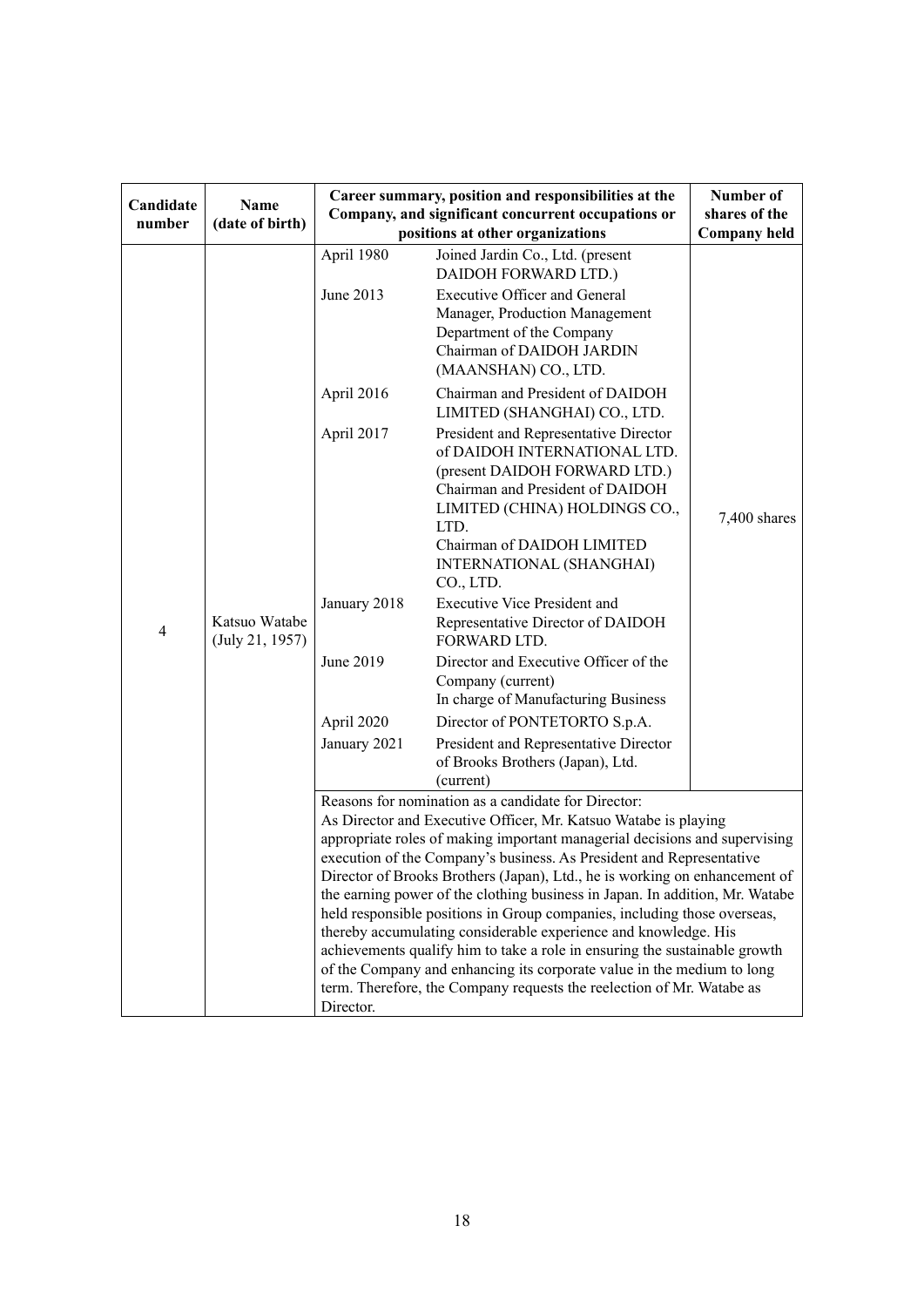| Candidate<br>number | <b>Name</b><br>(date of birth)                 | Career summary, position and responsibilities at the<br>Company, and significant concurrent occupations or<br>positions at other organizations                                                                                                                                                                                                                                                                                                                                                                                                                                                                                                                                                                                                                                                                                                                                                             | Number of<br>shares of the<br><b>Company held</b>                                                             |                |
|---------------------|------------------------------------------------|------------------------------------------------------------------------------------------------------------------------------------------------------------------------------------------------------------------------------------------------------------------------------------------------------------------------------------------------------------------------------------------------------------------------------------------------------------------------------------------------------------------------------------------------------------------------------------------------------------------------------------------------------------------------------------------------------------------------------------------------------------------------------------------------------------------------------------------------------------------------------------------------------------|---------------------------------------------------------------------------------------------------------------|----------------|
| 5                   | Kazuyuki<br>Nishioka<br>(November 17,<br>1947) | April 1970<br>March 2003<br>June 2008                                                                                                                                                                                                                                                                                                                                                                                                                                                                                                                                                                                                                                                                                                                                                                                                                                                                      | Joined Nagasakiya Co., Ltd.<br>Director of Nagasakiya Co., Ltd.<br>Director of Mainami Amusement Co.,<br>Ltd. |                |
|                     |                                                | June 2010                                                                                                                                                                                                                                                                                                                                                                                                                                                                                                                                                                                                                                                                                                                                                                                                                                                                                                  | Director of Mainami Holdings Co.,<br>Ltd.<br>Managing Director and COO of<br>Mainami Amusement Co., Ltd.      | $1,100$ shares |
|                     |                                                | June 2016                                                                                                                                                                                                                                                                                                                                                                                                                                                                                                                                                                                                                                                                                                                                                                                                                                                                                                  | External Director of the Company<br>(current)                                                                 |                |
|                     |                                                | Reasons for nomination as a candidate for External Director and expected<br>roles:<br>Mr. Kazuyuki Nishioka has served as Director of other companies and has<br>considerable experience and achievements as well as a broad range of<br>knowledge in the business domain of the Company. He is qualified to take a<br>role of External Director in ensuring the sustainable growth of the Company<br>and enhancing its corporate value in the medium to long term. Therefore,<br>the Company requests reelection of Mr. Nishioka as External Director. The<br>Company expects Mr. Nishioka to contribute to strengthening the<br>supervisory function of the Board of Directors and securing the<br>transparency of the management by giving opinion and advice beneficial to<br>the management of the Company and taking a supervisory role at the Board<br>of Directors from an independent standpoint. |                                                                                                               |                |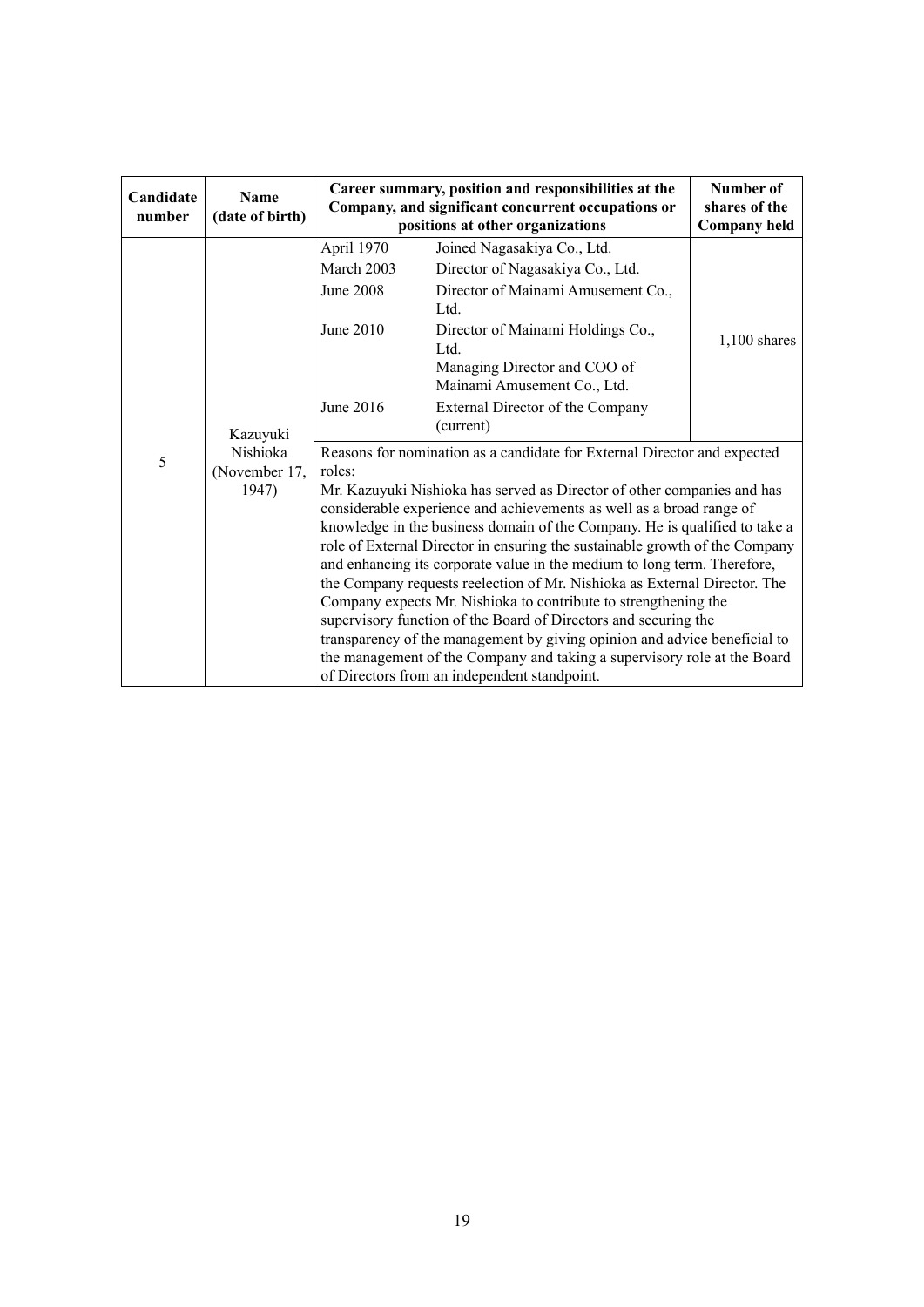| Candidate<br>number | <b>Name</b><br>(date of birth)             | Career summary, position and responsibilities at the<br>Company, and significant concurrent occupations or<br>positions at other organizations                                                                                                                                                                                                                                                                                                                                                                                                                                                                                                                                                                                                                                                                                                                                                               |                                                                                                                                                                                                                                             | Number of<br>shares of the<br><b>Company held</b> |
|---------------------|--------------------------------------------|--------------------------------------------------------------------------------------------------------------------------------------------------------------------------------------------------------------------------------------------------------------------------------------------------------------------------------------------------------------------------------------------------------------------------------------------------------------------------------------------------------------------------------------------------------------------------------------------------------------------------------------------------------------------------------------------------------------------------------------------------------------------------------------------------------------------------------------------------------------------------------------------------------------|---------------------------------------------------------------------------------------------------------------------------------------------------------------------------------------------------------------------------------------------|---------------------------------------------------|
| 6                   | Kensuke<br>Narita<br>(October 29,<br>1956) | April 1981<br><b>June 2008</b><br>April 2010                                                                                                                                                                                                                                                                                                                                                                                                                                                                                                                                                                                                                                                                                                                                                                                                                                                                 | Joined Nissha Printing Co., Ltd.<br>(currently Nissha Co., Ltd.)<br>Vice President of Nissha Printing Co.,<br>Ltd.<br>Vice President and General Manager,<br>Information and Communication<br>Business Unit of Nissha Printing Co.,<br>Ltd. |                                                   |
|                     |                                            | <b>July 2015</b><br>April 2017                                                                                                                                                                                                                                                                                                                                                                                                                                                                                                                                                                                                                                                                                                                                                                                                                                                                               | Representative Director of Nissha<br>Printing Communications, Inc.<br>Full-time Advisor of Nissha Printing                                                                                                                                  | - shares                                          |
|                     |                                            | <b>June 2020</b>                                                                                                                                                                                                                                                                                                                                                                                                                                                                                                                                                                                                                                                                                                                                                                                                                                                                                             | Communications, Inc.<br>Director of Incorporated Educational<br>Institution of Tanaka Chiyo Gakuen<br>External Director of the Company<br>(current)                                                                                         |                                                   |
|                     |                                            | April 2021                                                                                                                                                                                                                                                                                                                                                                                                                                                                                                                                                                                                                                                                                                                                                                                                                                                                                                   | Managing Director of Incorporated<br>Educational Institution of Tanaka<br>Chiyo Gakuen (current)                                                                                                                                            |                                                   |
|                     |                                            | Reasons for nomination as a candidate for External Director and expected<br>roles:<br>Mr. Kensuke Narita has considerable experience and achievements as well<br>as a broad range of knowledge in the management, acquired through<br>activities as a corporate manager of other companies. He is qualified to take<br>a role of External Director in ensuring the sustainable growth of the<br>Company and enhancing its corporate value in the medium to long term.<br>Therefore, the Company requests the reelection of Mr. Narita as External<br>Director. The Company expects Mr. Narita to contribute to strengthening<br>the supervisory function of the Board of Directors and securing the<br>transparency of the management by giving opinion and advice beneficial to<br>the management of the Company and taking a supervisory role at the Board<br>of Directors from an independent standpoint. |                                                                                                                                                                                                                                             |                                                   |